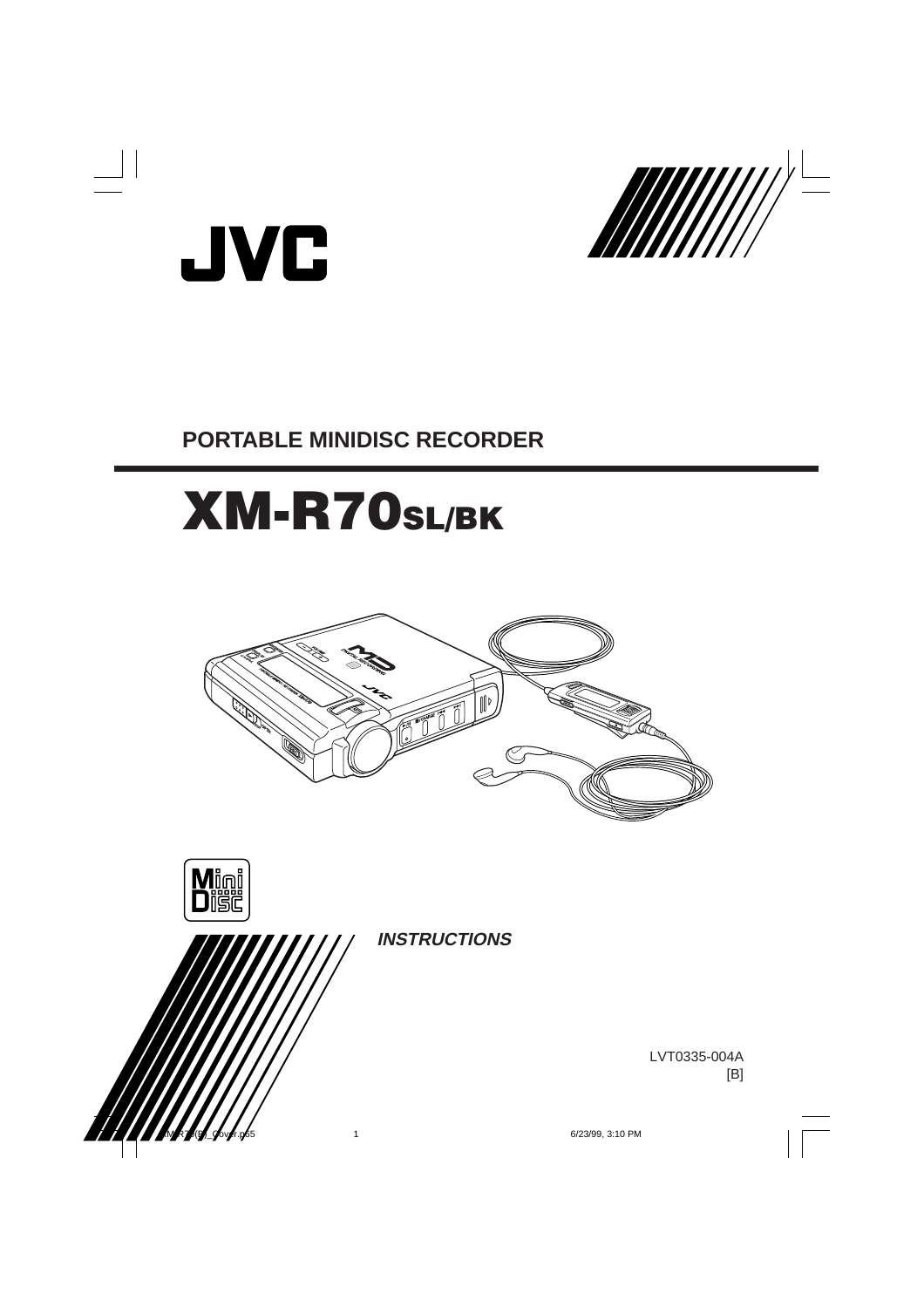**CAUTION!** THIS PRODUCT UTILIZES A LASER. USE OF CONTROLS OR ADJUSTMENTS OR PERFORMANCE OF PROCEDURES OTHER THAN THOSE SPEC-IFIED HEREIN MAY RESULT IN HAZARDOUS RADIATION EXPOSURE. DO NOT OPEN COVERS AND DO NOT REPAIR YOURSELF. REFER SERVICING TO QUALIFIED PERSONNEL.

**WARNING :** TO REDUCE THE RISK OF FIRE OR ELECTRIC SHOCK, DO NOT EXPOSE THIS APPLIANCE TO RAIN OR MOISTURE.

#### **IMPORTANT** for the U.K.

DO NOT cut off the mains plug from this equipment. If the plug fitted is not suitable for the power points in your home or the cable is too short to reach a power point, then obtain an appropriate safety approved extension lead or consult your dealer.

**BE SURE** to replace the fuse only with an identical approved type, as originally fitted.

If nontheless the mains plug is cut off ensure to remove the fuse and dispose of the plug immediately, to avoid a possible shock hazard by inadvertent connection to the mains supply.

If this product is not supplied fitted with a mains plug then follow the instructions given below:

### **IMPORTANT:**

**DO NOT** make any connection to the terminal which is marked with the letter E or by the safety earth symbol or coloured green or green-and-yellow.

The wires in the mains lead on this product are coloured in accordance with the following code:

Blue : Neutral

Brown : Live

As these colours may not correspond with the coloured markings identifying the terminals in your plug proceed as follows:

The wire which is coloured blue must be connected to the terminal which is marked with the letter N or coloured black.

The wire which is coloured brown must be connected to the terminal which is marked with the letter L or coloured red.

IF IN DOUBT - CONSULT A COMPETENT ELECTRICIAN.



- 1. CLASS 1 LASER PRODUCT
- 2. **DANGER:** Invisible laser radiation when open and interlock failed or defeated. Avoid direct exposure to beam.
- 3. **CAUTION:** Do not open the top cover. There are no user serviceable parts inside the Unit; leave all servicing to qualified service personnel.

| <b>DANGER:</b> Invisible laser<br>radiation when open and<br>interlock failed or defeated.<br>AVOID DIRECT EXPOSURE<br>TO BEAM.<br>(e)           | <b>VARNING: Osvnlig laser</b><br>strålning när denna del är<br>är<br>öppnad och spärren<br>ej<br>urkopplad. Betrakta<br>strålen.<br>(s)        |  |
|--------------------------------------------------------------------------------------------------------------------------------------------------|------------------------------------------------------------------------------------------------------------------------------------------------|--|
| <b>ADVARSEL: Usynig laser</b><br>stråling ved åbning, når<br>sikkerhedsafbrydere er ude<br>af funktion. Undgå udsæt<br>telse for stråling<br>(d) | <b>VARO:</b> Avattaessa ja suo<br>jalukitus ohitettaessa olet<br>alttiina<br>näkymättömälle<br>lasersäteilylle. Älä katso<br>säteeseen.<br>(f) |  |
|                                                                                                                                                  | <b>. WARNING LABEL, PLACED INSIDE THE UNIT</b>                                                                                                 |  |

#### **NEVER TOUCH THE LENS.**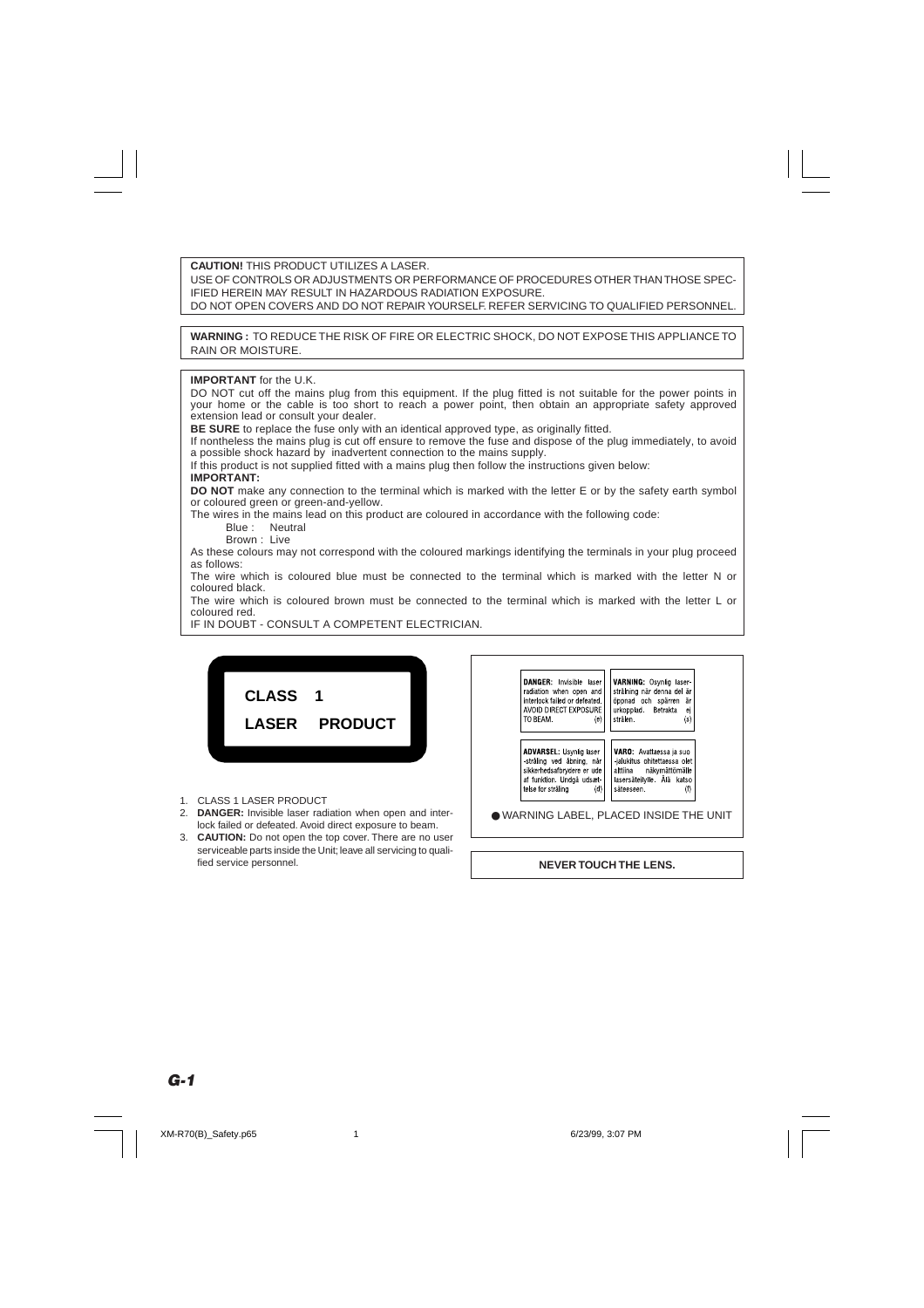# **SAFETY INSTRUCTIONS "SOME DOS AND DON'TS ON THE SAFE USE OF EQUIPMENT"**

This equipment has been disigned and manufactured to meet international safety standards but, like any electrical equipment, care must be taken if you are to obtain the best results and safety is to be assured.

#### ✮✮✮✮✮✮✮✮✮✮✮✮✮✮✮✮✮✮✮✮✮✮✮✮✮✮✮✮✮✮✮✮✮✮✮✮✮✮✮✮✮✮✮✮✮✮✮

Do read the operating instructions before you attempt to use the equipment.

Do ensure that all electrical connections (including the mains plug, extension leads and interconnections between pieces of equipment) are properly made and in accordance with the manufacturer's instructions. Switch off and withdraw the mains plug when making or changing connections.

Do consult your dealer if you are ever in doubt about the installation, operation or safety of your equipment.

Do be careful with glass panels or doors on equipment.

#### ✮✮✮✮✮✮✮✮✮✮✮✮✮✮✮✮✮✮✮✮✮✮✮✮✮✮✮✮✮✮✮✮✮✮✮✮✮✮✮✮✮✮✮✮✮✮✮

DON'T continue to operate the equipment if you are in any doubt about it working normally, or if it is damaged in any way–switch off, withdraw the mains plug and consult your dealer.

DON'T remove any fixed cover as this may expose dangerous voltages.

DON'T leave equipment switched on when it is unattended unless it is specifically stated that it is designed for unattended operation or has a standby mode.

Switch off using the switch on the equipment and make sure that your family know how to do this.

Special arrangements may need to be made for infirm or handicapped people.

DON'T use equipment such as personal stereos or radios so that you are distracted from the requirements of traffic safety. It is illegal to watch television whilst driving.

DON'T listen to headphones at high volume as such use can permanently damage your hearing.

DON'T obstruct the ventilation of the equipment, for example with curtains or soft furnishings.

Overheating will cause damage and shorten the life of the equipment.

DON'T use makeshift stands and NEVER fix legs with wood screws — to ensure complete safety always fit the manufacturer's approved stand or legs with the fixings provided according to the instructions.

DON'T allow electrical equipment to be exposed to rain or moisture.

ABOVE ALL

- NEVER let anyone, especially children, push anything into holes, slots or any other opening in the case -this could result in a fatal electrical shock.;
- NEVER guess or take chances with electrical equipment of any kind
- it is better to be safe than sorry!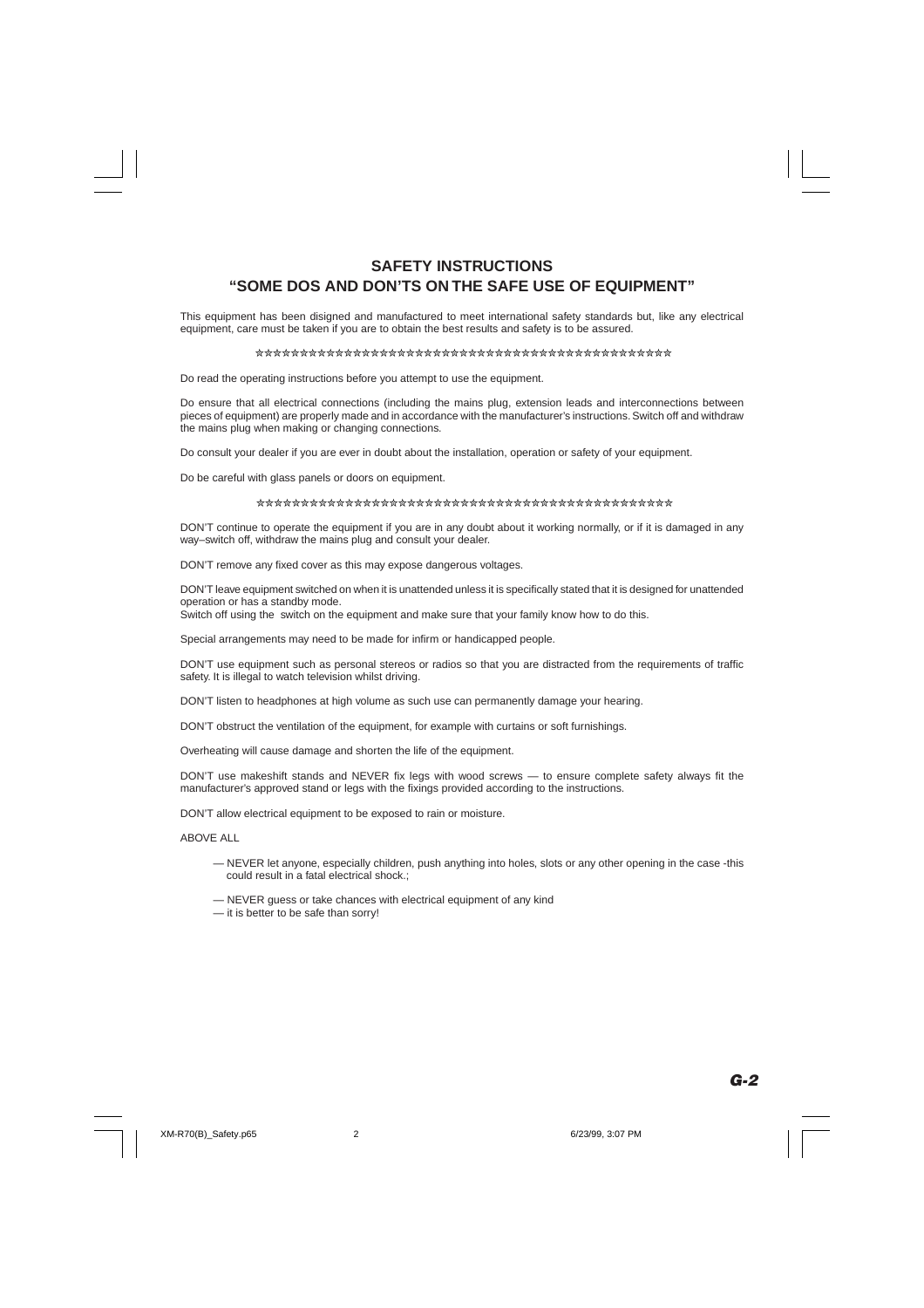Thank you for purchasing this JVC product. Please read these instructions carefully before starting operation to be sure to obtain optimum performance and a longer service life from the unit.

# **Table of Contents**

| <b>Accidental Operation Prevention Function</b>        |  |
|--------------------------------------------------------|--|
|                                                        |  |
|                                                        |  |
|                                                        |  |
|                                                        |  |
| Selecting the Operational Options of Remote Control. 6 |  |
|                                                        |  |
|                                                        |  |
|                                                        |  |
|                                                        |  |
|                                                        |  |
|                                                        |  |
|                                                        |  |

| Moving Tracks (MOVE Function)  10               |  |
|-------------------------------------------------|--|
| Erasing Tracks (ERASE Function) 10              |  |
| Erasing All the Tracks (ALL ERASE Function)  10 |  |
|                                                 |  |
| Using the Unit with Optional Accessories  12    |  |
|                                                 |  |
|                                                 |  |
|                                                 |  |
|                                                 |  |
|                                                 |  |
|                                                 |  |
|                                                 |  |
|                                                 |  |
|                                                 |  |

# **Supplied Accessories**

| Lithium-ion battery (rechargeable) (BN-R3610) 1 pc. |  |
|-----------------------------------------------------|--|
|                                                     |  |
|                                                     |  |

# **Location of Controls**



- B EDIT/ENTER button
- C VOLUME +, button
- D Display
- $\circled{E}$  Skip / search button ( $\blacktriangleright$ )<br>  $\circled{F}$  Skip / search button ( $\blacktriangleright$
- Skip / search button  $($
- G Stop (7)/CHARGE button
- $\textcircled{H}$  Play / pause button  $(\blacktriangleright/\text{II})$
- $\cap$  JOG dial
- $(K)$  REC switch
- $\cap$  OPEN switch
- M HOLD switch
- N REC MODE switch
- 
- **O** MIC (PLUG IN POWER) jack<br>
(P) LINE IN (OPTICAL) jack LINE IN (OPTICAL) jack
- $\circled{a}$  Headphones jack  $\circled{r}$
- $\overline{R}$  DC IN 6V jack ( $\Leftrightarrow \overline{C}\$

*1*

- button
- T P.MODE (Play Mode) button
- U HOLD switch
- $\overline{W}$  VOLUME +, button
- $\widehat{w}$  Skip / search buttons ( $\blacktriangleleft \blacktriangleleft \blacktriangleright \blacktriangleright$ ), Play / pause button  $(\blacktriangleright/\mathbf{II})$
- $\overline{\textcircled{x}}$  Stop button ( $\blacksquare$ )<br>  $\overline{\textcircled{y}}$  Display
- Display
- Z DISPLAY button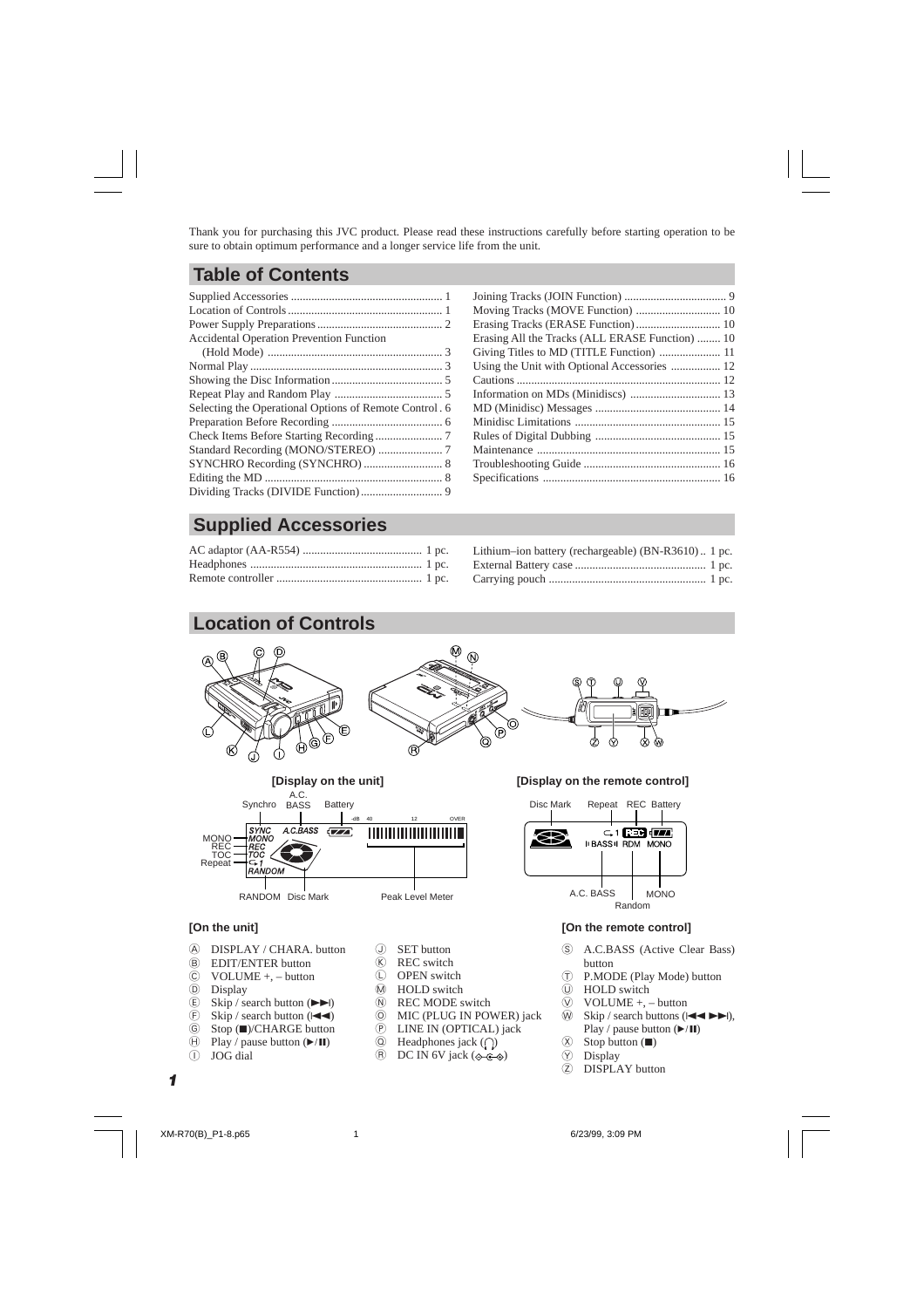# **Power Supply Preparations**

As a power supply source, you can use the rechargeable battery and/or dry-cell batteries, or AC adaptor. For information on operating times of batteries, refer to the specifications (page 16).

# **Using lithium–ion battery (rechargeable battery) (BN-R3610)**

**1 Insert the rechargeable battery into the unit.**



Slide the cover and open it.

Insert the battery with its "-" ter-<br>
Firmly close the cover. minal facing you and its cut part facing up.

**2 To charge the rechargeable battery, connect the supplied AC adaptor.**



### **3 Press the** 7**/CHARGE button twice on the unit.**

"CHARGE" appears on the display and charging starts. When charging is completed, "CHARGE" will disappear.

• "CHARGE" will appear for 5 seconds even when no lithium-ion battery is inserted.

# **4 Disconnect the AC adaptor.**

### **Notes**

- Recharging is not made if the unit is being used.
- It takes approximately 2 hours to recharge the rechargeable battery.
- Rechargeable battery has a service life of approximately 500 charge-discharge cycles. If the operating time on one full charge becomes noticeably shorter than it used to be, the battery has reached the end of its service life and should be replaced.
- The AC adaptor may become warm while recharging is in progress. This is not a malfunction.
- Before starting recording, fully charge the rechargeable battery. Otherwise, the unit may shut off during recording.
- Recharging with this unit shall be made at the temperature from +5°C to +35°C. Otherwise, "HIGH TEMP" or "LOW TEMP" will appear on the display.

# **Using dry-cell batteries (not included)**

- **1 As explained below, open the battery cover of the battery case and insert three LR6 (UM-3) alkaline batteries into the battery compartment.**
- **2 Turn the knob of the battery case in the direction as shown by the arrow until it stops. (To detach the battery case, turn the knob toward in reverse until the battery case is removed.)**



### **Note**

To lengthen the battery life, you can use both rechargeable battery and the dry-cell batteries.

### **Using the AC adaptor**

### **Connect the supplied AC adaptor to the unit.**

Refer to the connecting diagram in "Using lithium-ion battery (rechargeable battery)"

When the unit is turned off with a lithium-ion battery inserted, "CHARGE" is displayed and recharging automatically starts.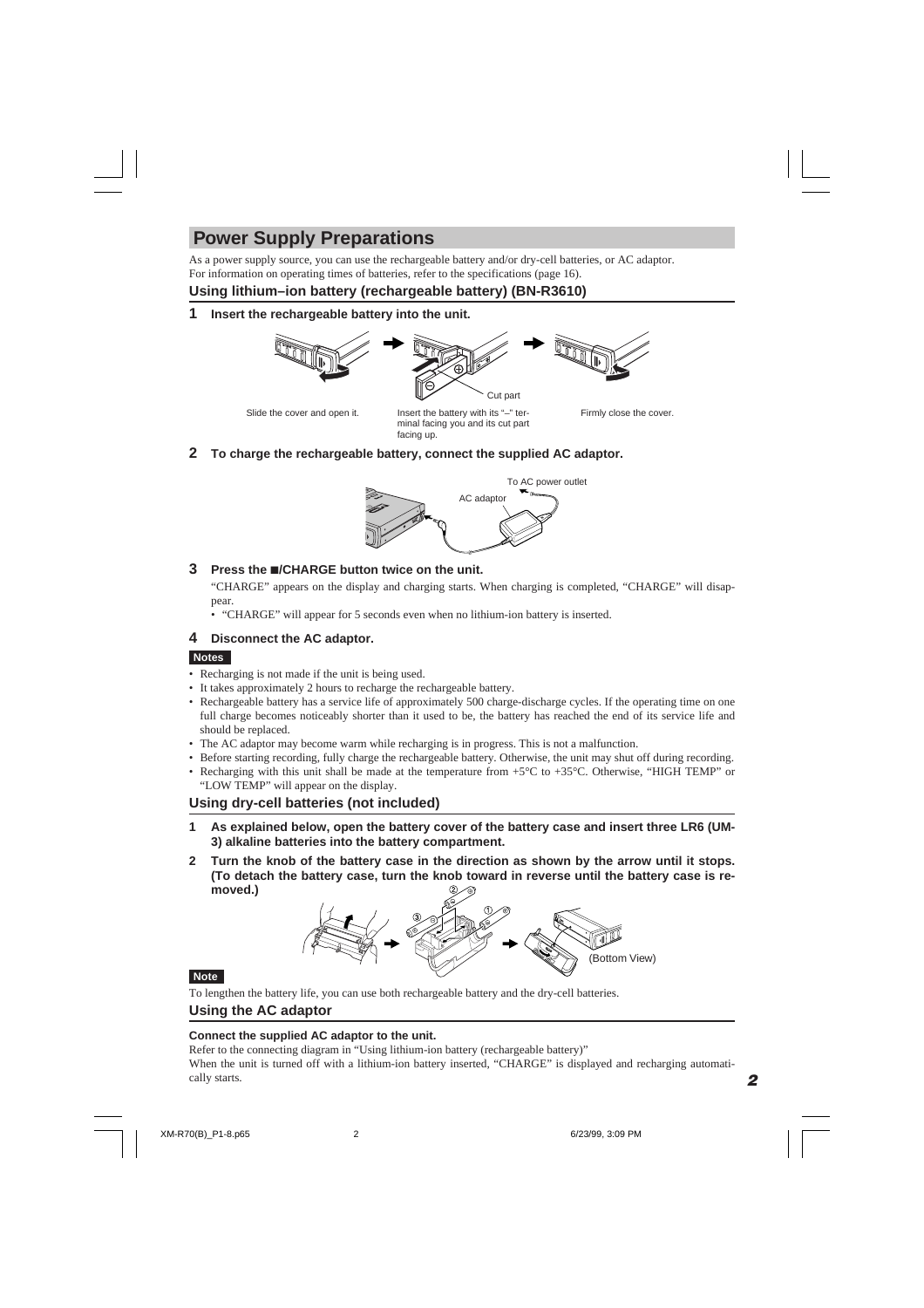### **Note**

The unit is in the standby condition when the AC adaptor is connected. The primary circuit is always "live" as long as the AC adaptor is connected to an electrical outlet.

### **Battery indicator**

The battery indicator appears on the display of the unit and remote control. When the indication changes as follows, power will be shut off a short while after.



**Rechargeable battery: Recharge it. Dry-cell batteries: Replace them with new ones.**

#### **Note**

The battery indicator also appears when the AC adaptor is connected, though it has no meaning.

# **Accidental Operation Prevention Function (Hold Mode)**

This function prevents accidental operation of buttons on the unit.

The unit and remote control have the HOLD switches, each of which works independently.



#### **Slide the HOLD switch in the direction shown by the arrow to activate it.**

When the HOLD switch of the unit or remote control is activated, no button operation is possible on the unit or the remote control.

• Once the HOLD switch of the unit has been activated, "HOLD" will appear each time a button on the unit is pressed.

**To operate the unit or remote control normally**, release the HOLD switch.

# **Normal Play**

Follow the numbers in the figure to perform normal-play.



- **1 Connect the headphones plug firmly.**
- **2 Connect the remote control plug firmly.**
- **3 Release the HOLD switches.**
- **4 Load an MD.**
	- 1 Slide the OPEN switch to open the lid.
	- 2 Open the lid by hand.
	- 3 Insert the MD into the MD slot beneath the lid, with its label side facing up. Insert the MD until it stops. Be sure  $\triangle$  or  $\Rightarrow$  mark on the MD are oriented as shown in the figure.
	- (4) Close the lid.

"TOC Reading" appears on the display. Then the track number and playback time appear.

**5 Adjust the volume level between 0 and 25.**

Press the VOLUME+, – button on the unit or remote control. To continuously change the volume level, depress the VOLUME button.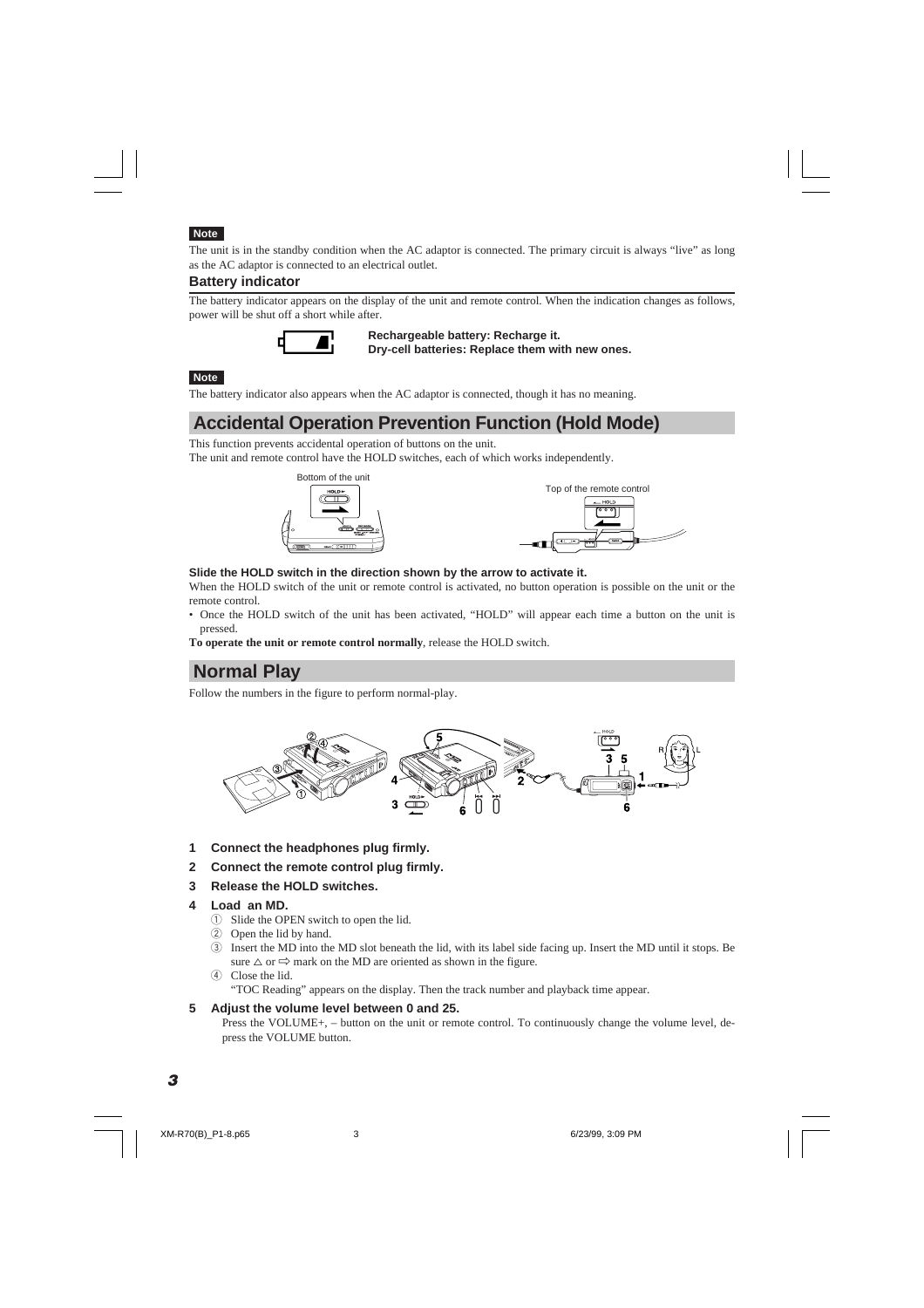### **6 Press the** 6 **button on the unit or remote control.**

Playback will start from the first track and ends after playing all the tracks of the MD.



**To eject the MD,** slide the OPEN switch to open the lid and open it by hand. Then, the MD comes out.

### **Notes**

- If no MD is loaded, "NO DISC" appears on the display and the power will be automatically shut off after approx. 10 seconds.
- If the MD is recorded in Monaural mode, "MONO" will appear on the display.

| <b>Operation</b>                   | <b>Button</b>                                                                                                   | Display/reference                                                                        |                |                                                                                                                                                                                                                                                                                                                                   |  |  |
|------------------------------------|-----------------------------------------------------------------------------------------------------------------|------------------------------------------------------------------------------------------|----------------|-----------------------------------------------------------------------------------------------------------------------------------------------------------------------------------------------------------------------------------------------------------------------------------------------------------------------------------|--|--|
| To pause play                      | Press during play.<br>or                                                                                        | Blinks.                                                                                  | Blinks.<br>83. | Press again to restart play.<br>If nothing is done for 2 minutes, the<br>power will be automatically shut off.                                                                                                                                                                                                                    |  |  |
| To stop play<br>(Stop mode)        | Press during play.<br><b>VCHARGE</b><br>or                                                                      | Stops.                                                                                   | Stops.<br>Ø    | Press the $\blacktriangleright$ /II button to restart play.<br>The current track will be played from<br>the beginning (Resume Play).<br>If nothing is done for 45 seconds, the<br>power will be automatically shut off.<br>In this case, to restart play, press the<br>$\blacktriangleright$ /II button for more than one second. |  |  |
| To turn off the unit<br>(Off mode) | Push in Stop mode, or<br>press for more than $1 \text{ sec-}$<br>ond in any other mode.<br><b>VCHARGE</b><br>or | OFF" appears on the display.<br>POWER OFF<br>(Blank display)<br>beginning (Resume Play). |                | The power is shut off after "POWER"<br>To turn on the unit, press the $\blacktriangleright$ /II but-<br>ton. Then, the last track before turning<br>off the power will be played from the                                                                                                                                         |  |  |
| <b>Operation</b>                   |                                                                                                                 | <b>Button</b>                                                                            |                | Display/reference                                                                                                                                                                                                                                                                                                                 |  |  |
|                                    | Skip function (unit)<br>Press during play or in Stop mode.<br>Search function (unit)                            | Reverse<br>н∢                                                                            |                | • During Random Play, the<br>Forward<br>skip buttons cannot be used<br>►►∣<br>to skip back to tracks that                                                                                                                                                                                                                         |  |  |

|               | Press during play or in Stop mode.<br>Search function (unit)    | 144     | ►⊧ | skip buttons cannot be used<br>to skip back to tracks that |
|---------------|-----------------------------------------------------------------|---------|----|------------------------------------------------------------|
|               | Keep depressed during play.                                     | 5. 4    |    | were played previously in the                              |
| Fast forward/ | Skip function (remote control)                                  |         |    | random sequence.                                           |
| reverse       | Turn to the right or left during play or in Stop mode.          |         |    |                                                            |
|               | Search function (remote control)                                |         |    |                                                            |
|               | Continuously turn to the right or left during play or in Stop I |         |    |                                                            |
|               | mode.<br>Reverse                                                | Forward |    |                                                            |
|               |                                                                 |         |    |                                                            |
|               |                                                                 |         |    |                                                            |

# **Reinforcing the Bass Sound (A.C.BASS)**

**Press the A.C.BASS button on the remote control to activate the active clear bass function.**

The "BASS" indicator appears on the display. The bass level is automatically controlled in conjunction with the sound volume.

**To cancel the function,** press the same button again to light off the "BASS" indicator.





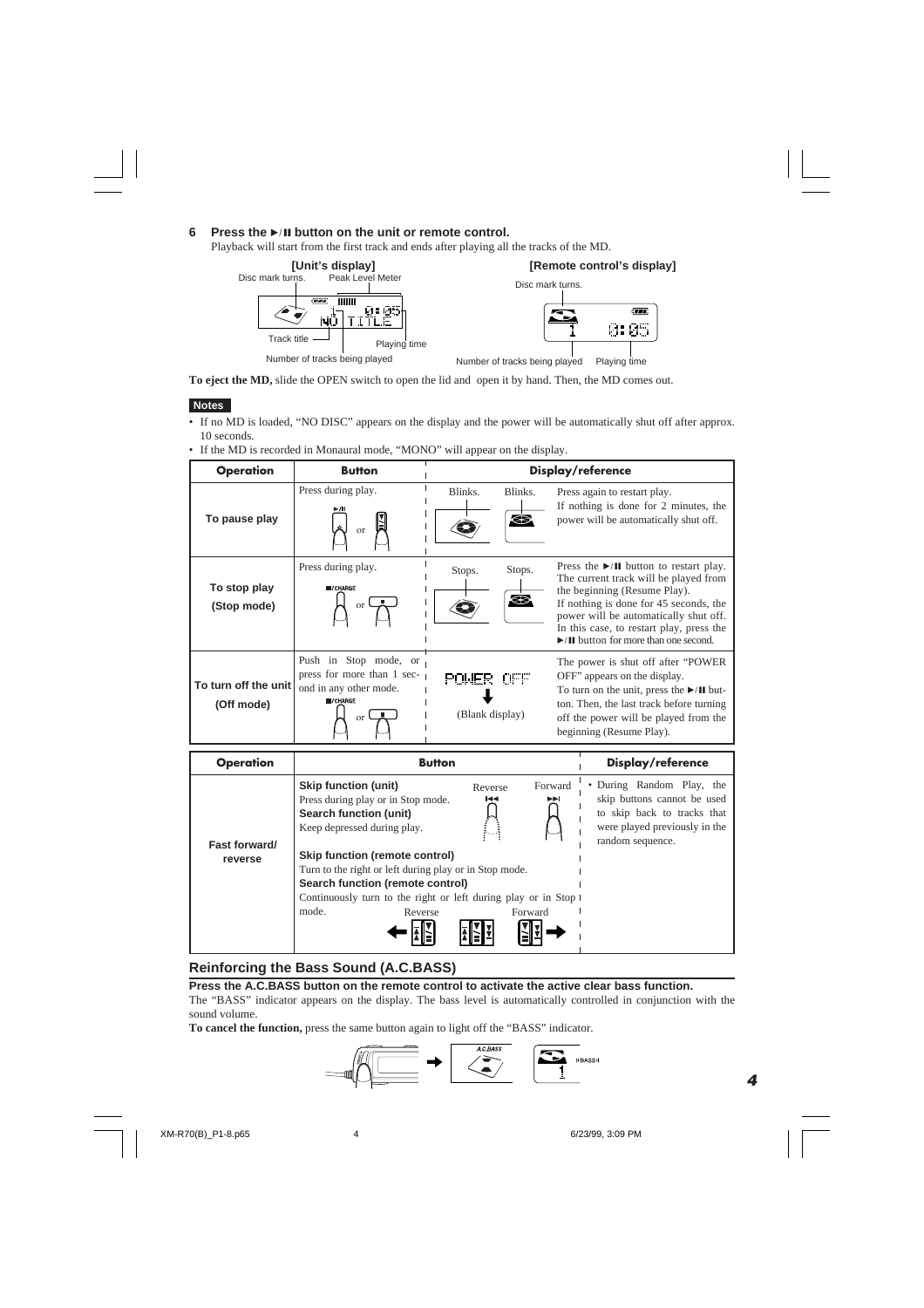# **Showing the Disc Information**

Each time you press the DISPLAY / CHARA. (or DISPLAY) button in Stop mode or during playback, the disc information is displayed as follows.

The DISPLAY / CHARA. button on the unit and the DISPLAY button on the remote control work independently.



#### **Display change on the unit: In Stop mode:**

Disc title\*, total track number, and total playback time of the  $MD \rightarrow$  Recordable capacity (remaining time) of the MD (e.g. REMAIN -69:20)  $\rightarrow$  Normal display  $\rightarrow$ (back to the beginning)

#### **During Playback:**

Playback remaining time of the track  $\rightarrow$  Normal display  $\rightarrow$  (back to the beginning)

#### **Display change on the remote control: In Stop mode:**

Disc title\*  $\rightarrow$  Total track number and total playback time of the MD  $\rightarrow$  Track title\*  $\rightarrow$  Normal display  $\rightarrow$ (back to the beginning)

### **During Playback:**

Track title\*  $\rightarrow$  Normal display  $\rightarrow$  (back to the beginning)

\*: The disc title or track title will scroll if it consists of 11 characters or more. If no title is given, "NO TITLE" appears on the display.

# **Repeat Play and Random Play (Using the Remote Control)**

You can select Repeat Play or Random Play. In Repeat Play, you can repeat all the tracks or individual track as many times as you like. In Random Play, you can play all the tracks in random order.

# **Selecting Repeat Play and Random Play in Stop mode**

In Stop mode, press the P.MODE button on the remote control. Each time you press the button, the play mode changes as follows.

 $\Box$ 1  $\rightarrow \Box \rightarrow$  RDM  $\rightarrow \Box$ RDM  $\rightarrow \Box$ RDM  $\rightarrow$  Original display  $\rightarrow$  (back to the beginning)

 $\Box$  Repeats 1 track.

 $\Box$ : Repeats all the tracks.

RDM: Random play

 $\Box$ 1 RDM: Repeats one track randomly selected.

 $CRDM:$  Repeats all the tracks in random order.

(On the unit's display, "RANDOM" indicator lights up instead of "RDM".)

#### After selecting one of the above modes, press the  $\blacktriangleright$  **II** button.

For example, to start Random Play, press the P.MODE button until "RDM" indicator appears and then press the  $\blacktriangleright/\blacksquare$ button.

**To exit Repeat Play or Random Play,** stop the MD and then press the P.MODE button until the display returns to the original one.

# **Repeat Play during Playback**

#### **During Normal Play:**

Each time you press the P.MODE button, the play mode changes as follows.

 $\Box$   $\rightarrow \Box \rightarrow$  Original display  $\rightarrow$  (back to the beginning)

Select " $\Box$ 1" to repeatedly play the current track. Select " $\Box$ " to repeat all the tracks.

#### **During Random Play:**

Each time you press the P.MODE button, the play mode changes as follows.

 $\Box$  RDM  $\rightarrow$   $\Box$ RDM  $\rightarrow$  Original display  $\rightarrow$  (back to the beginning)

Select " $\Box$ 1 RDM" to repeatedly play a randomly selected track. Select " $\Box$ RDM" to repeat all the tracks in random order.

(On the unit's display, "RANDOM" indicator lights up instead of "RDM".)

**To exit Repeat Play,** stop the MD and then press the P.MODE button until the display returns to the original one.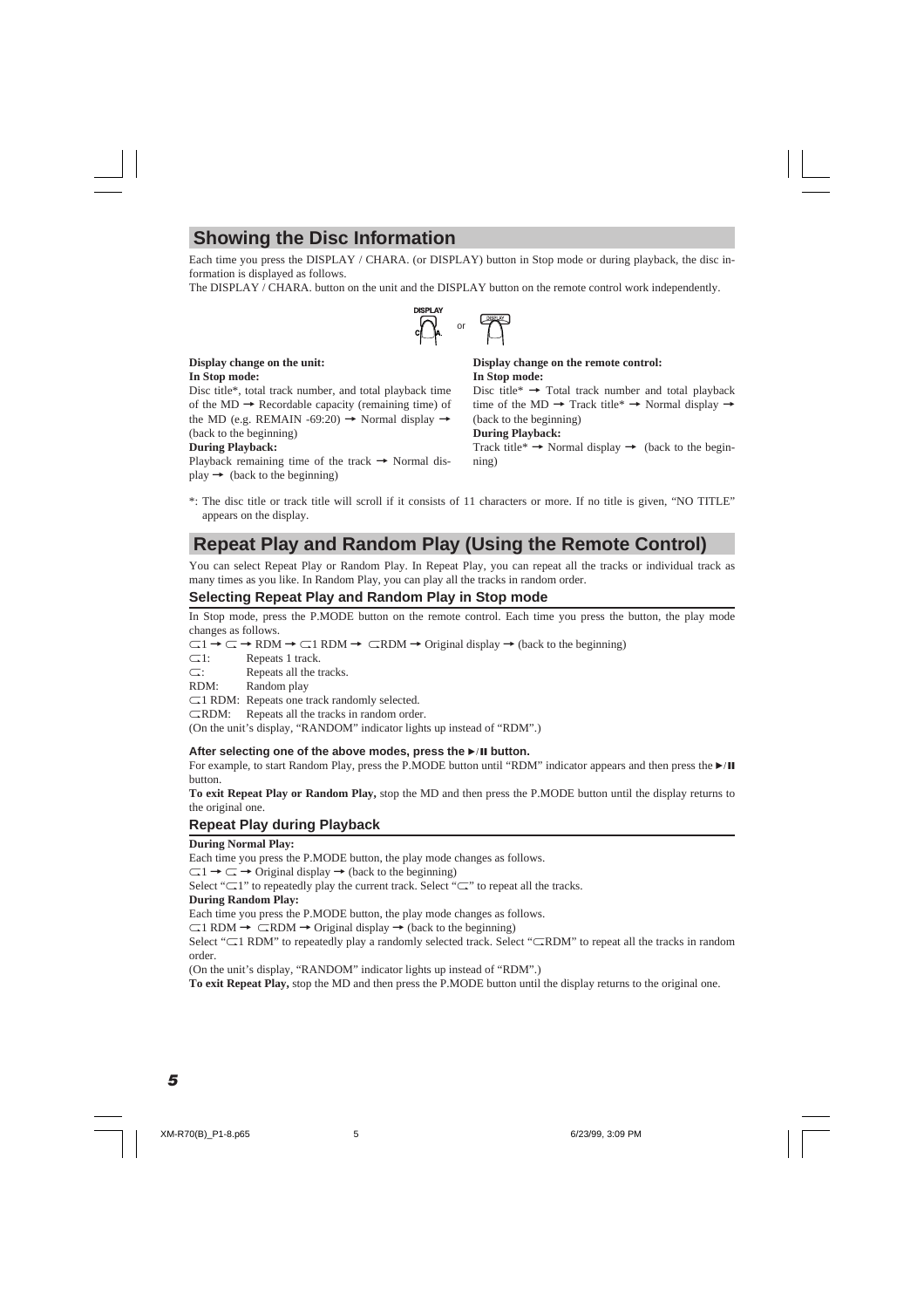# **Selecting the Operational Options of Remote Control**

# **Muting a pip tone**

When you press the buttons on the remote control, a pip tone is issued except for the A.C.BASS and VOLUME +, buttons. 0

**To mute the pip tone,** while pressing and holding the A.C.BASS button in Stop mode or during playback, press the P.MODE button. "BEEP OFF" appears on the display.



**To resume a pip tone,** do the same operation again. "BEEP ON" will appear on the display.

# **Turning off the backlight**

When you press a button on the remote control, backlight illuminates on the remote control's display for 5 seconds. You can turn off the backlight to save the battery life.

**To turn off the backlight,** while pressing and holding the A.C.BASS button in Stop mode or during playback, press the DISPLAY button. "LIGHT OFF" appears on the display.



**To resume backlighting,** do the same operation again. "LIGHT ON" appears on the display. Turning off the unit will also resume backlighting.

# **Preparation Before Recording**

# **Connection for recording**

Connect one of the following music sources to the unit.

- Analog input to the LINE IN (OPTICAL) jack
- Digital input to the LINE IN (OPTICAL) jack
- Microphone input to the MIC (PLUG IN POWER) jack



#### **Notes**

- You cannot mix the microphone sound with the LINE IN source.
- Since the priority for each input is as follows, be sure to disconnect the other music source before recording. For example, disconnect the microphone before recording an analog input. Digital input (LINE IN)  $>$  MIC input  $>$  Analog input (LINE IN)
- When you make recording using the microphone, noise may occur depending on the microphone you use, if the AC adaptor is used. If this happens, use the rechargeable battery or alkaline batteries instead of the AC adaptor.

# **Things to know before you start recording**

- **It should be noted that it may be unlawful to re-record pre-recorded tapes, records, or discs without the consent of the owner of copyright in the sound or video recording, broadcast or cable programme and in any literary, dramatic, musical, or artistic work embodied therein.**
- Carefully read the "Rules of Digital Dubbing" on page 15.
- The MD recorder supports the following sampling frequencies for digital source, LINE IN (OPTICAL). 32 kHz, 44.1 kHz and 48 kHz
- When recording a digital input or microphone input, the recording level is automatically set correctly. When recording an analog input, it is necessary to adjust the recording level properly. Recording is not affected by the A.C.BASS setting.
- The accidental erasure prevention knob is provided on the back of an MD cartridge to prevent accidental erasure or recording. It must be set to the close position before recording or editing.
- Remote control operation will be disabled during recording or editing.
- Unplugging or plugging of the connection cord or microphone should be avoided during recording.
- Removal of the rechargeable battery should be avoided during recording. Otherwise, you cannot open the lid unless the rechargeable battery is reinserted or AC adaptor is connected to the unit.

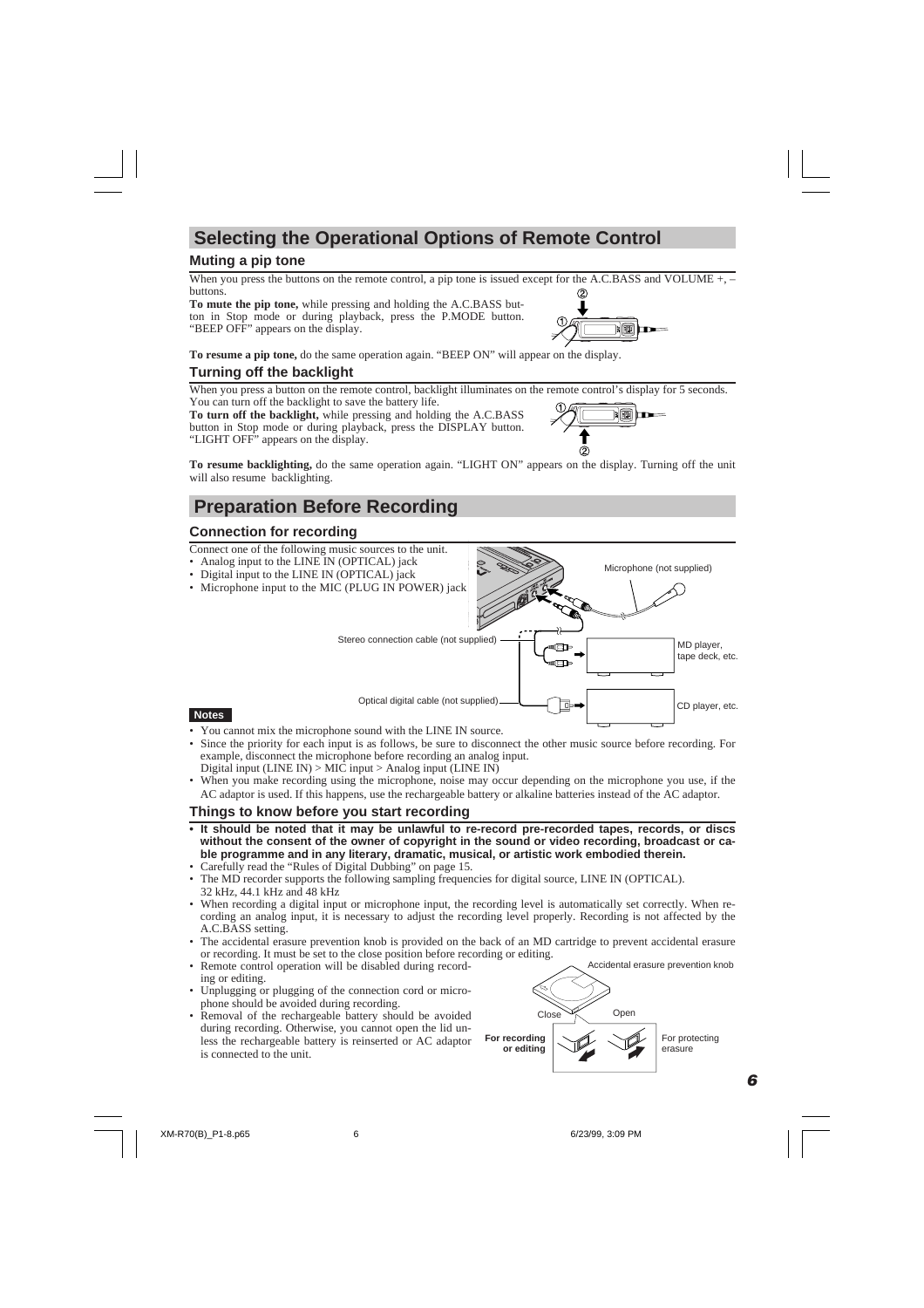# **Check Items Before Starting Recording**

- The MD is not the Play-only type one.
- The accidental erasure prevention knob of the MD cartridge is set to the close position.
- The MD has enough space for recording. If not, carry out ALL ERASE or ERASE function mentioned later to erase all the tracks or desired tracks in the MD. You can check the recordable remaining time of the MD by repeatedly pressing the DISPLAY/CHARA. button on the unit in Standby mode. (See "Showing the Disc Information" on page 5.)
- The REC MODE switch is set correctly. MONO for monaural recording, STEREO for stereo recording, and SYNCHRO for synchro recording in which recording automatically starts when an input is detected.

# **Standard Recording (MONO/STEREO)**

### **CAUTIONS:**

- Be sure that the rechargeable battery is fully charged. Otherwise, the unit may shut off, leaving recording unfinished.
- While "UTOC Writing" is displayed, do not disconnect the power source or subject the unit to the vibration to avoid incorrect recording.

#### **Notes**

- The recording operation is possible only with the buttons on the unit.
- When a stereo signal is recorded in MONO mode, stereo sound will be heard though the signal is correctly recorded in MONO mode.

In MONO mode, the recordable time becomes two times longer than the recording time labeled on the MD.

- **1 Check the things before recording.** See "Check items before starting recording" above.
- **2 Insert an MD with its label side facing up.**
- **3 Select the recording mode with the REC MODE switch (either MONO or STEREO).**

### **4 Slide the REC switch.**

The unit enters Rec/Standby mode, the REC indicator lights up, and the disc mark blinks. The track number is increased by one.

(Appears only if MONO is selected.) Total track number



• To cancel Rec/Standby mode, press the  $\Box$ /CHARGE button.

### **5 Play the recording source.**

**6 Adjust the recording level for analog input only.** See "Adjusting the recording level" below.

#### **7** Press the ►/II button to start recording.

When the MD becomes full, "UTOC Writing" appears on the display, indicating that the recording is successfully completed. The "TOC" indicator will light up during this period. Then, the MD stops. (The "TOC" indicator goes out.)

**To pause,** press the  $\blacktriangleright$  **II** button. (The track number is increased by one.)

**To cancel pause,** press the ►/II button again.

**To stop recording,** press the ■/CHARGE button. "UTOC Writing" appears on the display and then the MD stops. (The "TOC" indicator goes out.)

# **Adjusting the recording level (for analog input only)**

The recording level should be adjusted so that the peak level meter does not reach the OVER mark to avoid distorting the recording signal.

#### **Press the**  $\blacktriangleleft$  **or**  $\blacktriangleright$  **buttons on the unit to decrease or increase the recording level.**

You can change the recording level between "REC LEVEL 01" to "REC LEVEL 24".

### **Note**

Even if the recording level is set to "REC LEVEL 01", the input signal is recorded at a minimum level.

### **Track marking**

- Whenever playback at the source side advances from one track to another during digital recording, the track number of the MD is automatically incremented by 1.
- Whenever no sound at the playback side continues for 3 or more seconds during analog/digital or microphone recording, the track number of the MD is automatically incremented by 1.
- During analog/digital or microphone recording, you can increment the track number by 1 by sliding the REC button. (By adding the track number in this way, you can edit the recording contents later using the edit functions, such as erase, move, and join. Also, you can quickly locate the desired track using the fast forward or reverse button.)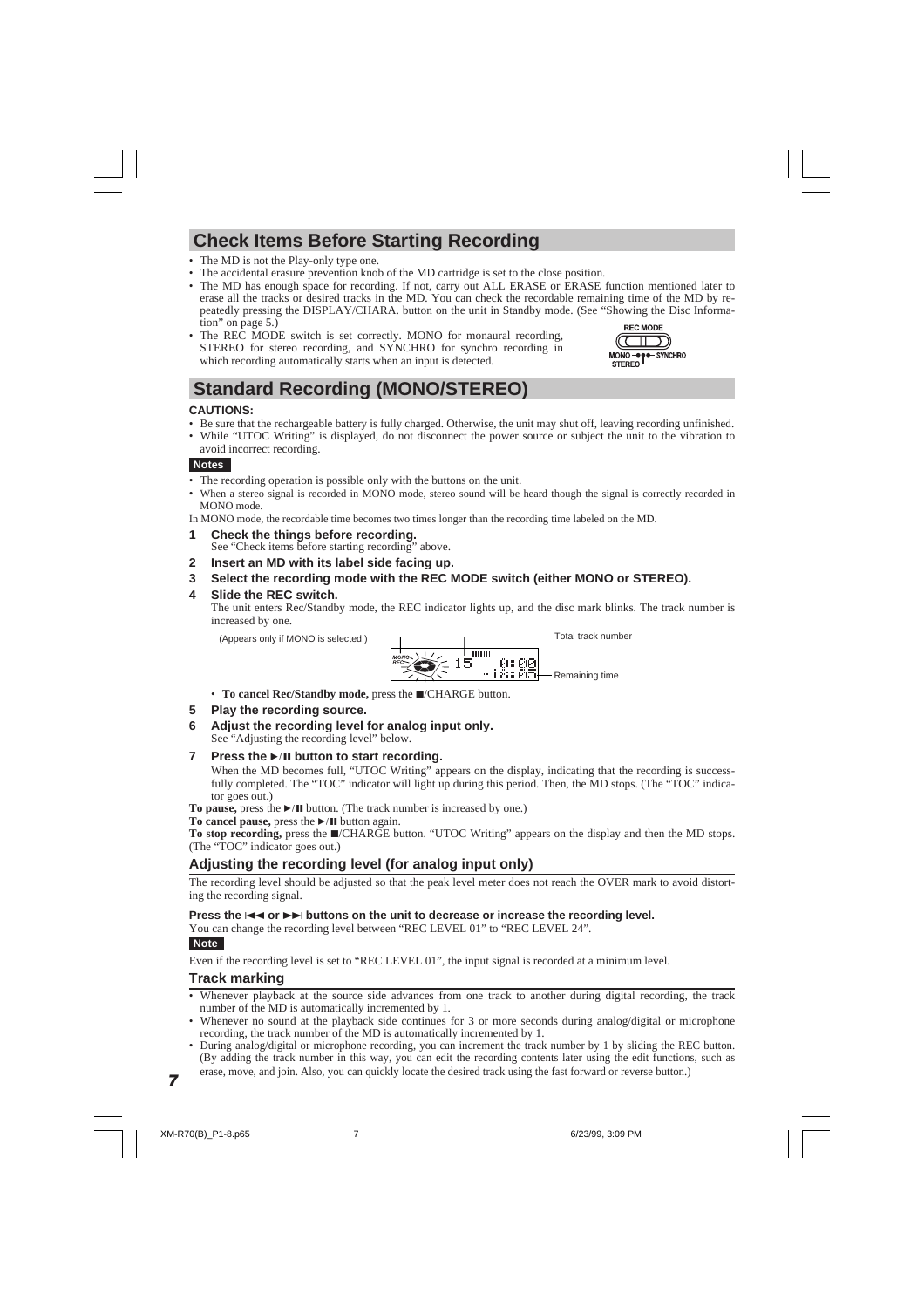# **SYNCHRO Recording (SYNCHRO)**

The synchro recording automatically starts when an input signal is given and ends if no signal condition continues for 30 seconds.

**1 Insert an MD with its label side facing up.**

### **2 Set the REC MODE switch to SYNCHRO.**

### **3 Slide the REC button.**

"SYNCHRO REC ON" appears and the "SYNC" indicator lights up on the display. Then, the disc mark blinks.

**4** Press the ►/II button. The "SYNC" indicator blinks, indicating that the unit enters Rec/Standby mode.

### **5 Play the recording source.**

When an input signal is detected by the unit, recording automatically starts. The recording will automatically end if no signal condition continues for 30 seconds.

### **Note**

Once the  $\blacktriangleright$  II button is pressed during the SYNCHRO recording, the unit enters Rec/Pause mode and the SYN-CHRO recording is disabled. To restart the SYNCHRO recording, repeat the above steps.

# **Editing the MD (Using the unit)**

In addition to its recording and play functions, the unit comes with editing functions. You can divide, join, move, or erase the recorded tracks in the MD as required. Also, you can give a disc title to the MD and track titles to the tracks in the MD.

**Note that you cannot edit the MD in Random Play mode.**

# **Dividing tracks (DIVIDE function)**

This involves adding a track mark (see Note) at some point during the track which is to be made into the start of an additional track so that the original track is divided into two tracks.



# **Joining tracks (JOIN function)**

This involves erasing a track mark and turning two adjoining tracks into one track.



# **Moving tracks (MOVE function)**

Tracks can be moved around so that they are in the desired sequence.



# **Erasing tracks (ERASE function)**

This enables unnecessary tracks. Narration, etc. to be erased speedily. The erased parts do not remain as silences but are closed up by the subsequent tracks.



# **Erasing all the tracks (ALL ERASE function)**

All the tracks can be erased at once without recording fresh material over them.



### **Giving titles to discs and tracks (TITLE function)**

A title consisting of up to 64 characters can be given to a disc and a track. The title given appears in the display window.

Track marks: These marks are provided to locate the start of each track. Whatever lies between one track mark and the next is considered to a track and the numbers of the tracks (called "track numbers") are displayed in the sequence in which they are to be played.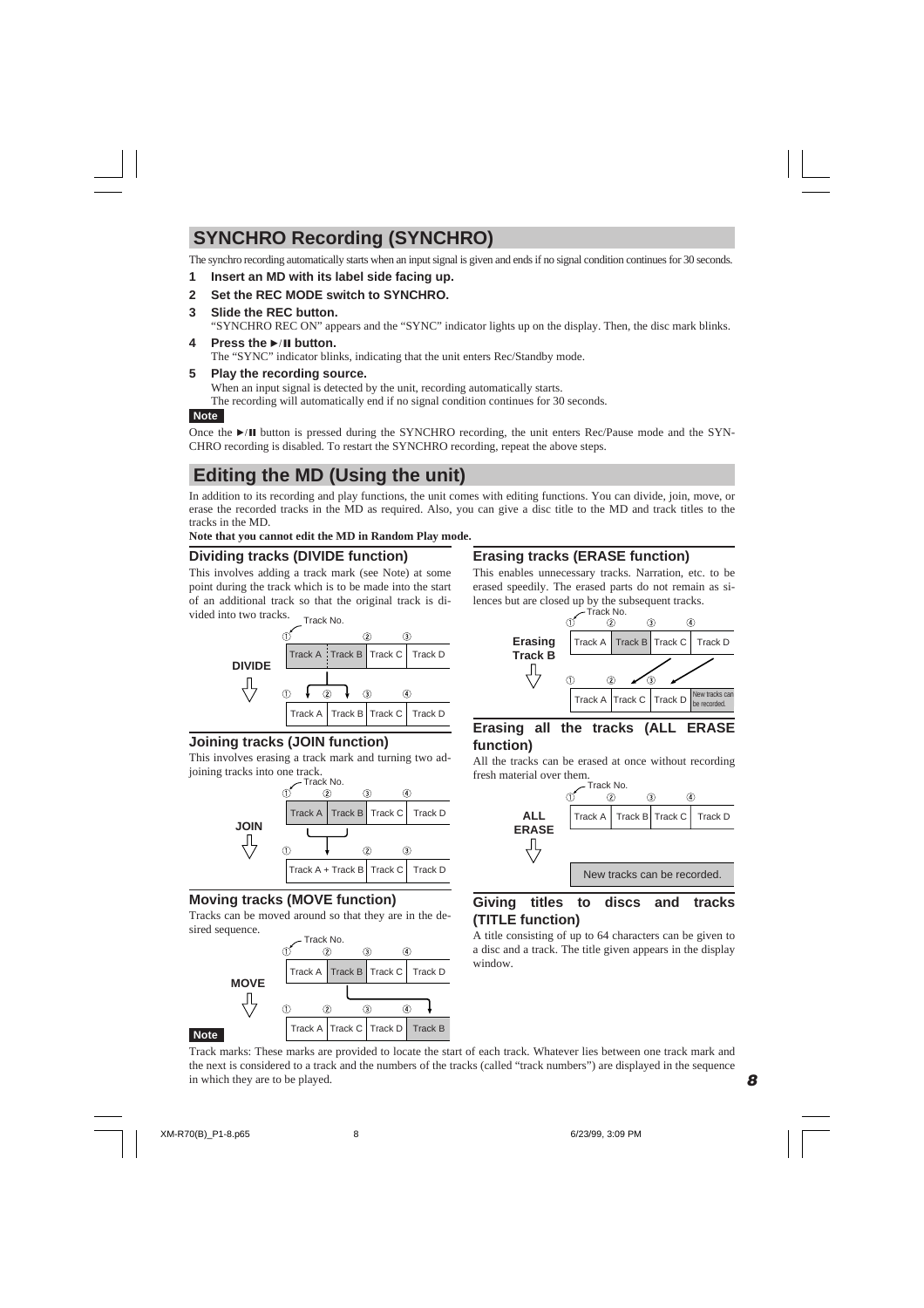# **Dividing Tracks (DIVIDE Function)**

Use the unit to carry out this function.

- In Stop mode, press the EDIT/ENTER button and turn the JOG dial until "DIVIDE?" is dis**played.**
- **2** Press the SET button and then press the ►/II button.



- **3** Turn the JOG dial (or press the  $\blacktriangleleft \blacktriangleleft$  or  $\blacktriangleright \blacktriangleright$  button) to select the track number to be di**vided.**
- **4 Press the SET button at the point where the track is to be divided.**



- The recording lasting for 4 seconds starting where the track was divided is repeatedly played for your reference.
- Movement is possible within the POSITION-128 to +128 range (about 8 seconds before or after the position). To move the point, turn the JOG dial while listening the music.

# **5 Press the EDIT/ENTER button.**

"COMPLETE" and "TOC" appear, indicating successful recording.

- The selected track is divided into two tracks and the track number will increase by 1.
- When you turn off the power by pressing the  $\blacksquare$ /CHARGE button, "UTOC Writing" will be displayed and the edited contents are written. (The "TOC" indicator goes out.)

**To cancel the operation,** press the ■∕CHARGE button in step 1 through 4 until the display returns to the original display.

# **Joining Tracks (JOIN Function)**

Use the unit to carry out this function.

- **1 In Stop mode, press the EDIT/ENTER button and turn the JOG dial until "JOIN?" is displayed.**
- **2 Press the SET button.**



- You can listen to the track by pressing the  $\blacktriangleright$  II button. The selected track is repeatedly played.
- **3** Turn the JOG dial (or press the  $\blacktriangleright$   $\blacktriangleright$   $\blacktriangleright$  button) to select the track number to be joined.

 $J\Box N$ <br>Track to be joined  $-4 + 5$  Selected track

**4 Press the SET button.**

"PUSH ENTER" appears.

# **5 Press the EDIT/ENTER button.**

"COMPLETE" and "TOC" appear, indicating successful recording.

The selected track and the previous track are joined and the track number is decreased by 1.

• When you turn off the power by pressing the  $\blacksquare$ /CHARGE button, "UTOC Writing" will be displayed and the edited contents are written. (The "TOC" indicator goes out.)

**To cancel the operation,** press the  $\blacksquare$ /CHARGE button in step 1 through 4 until the display returns to the original display.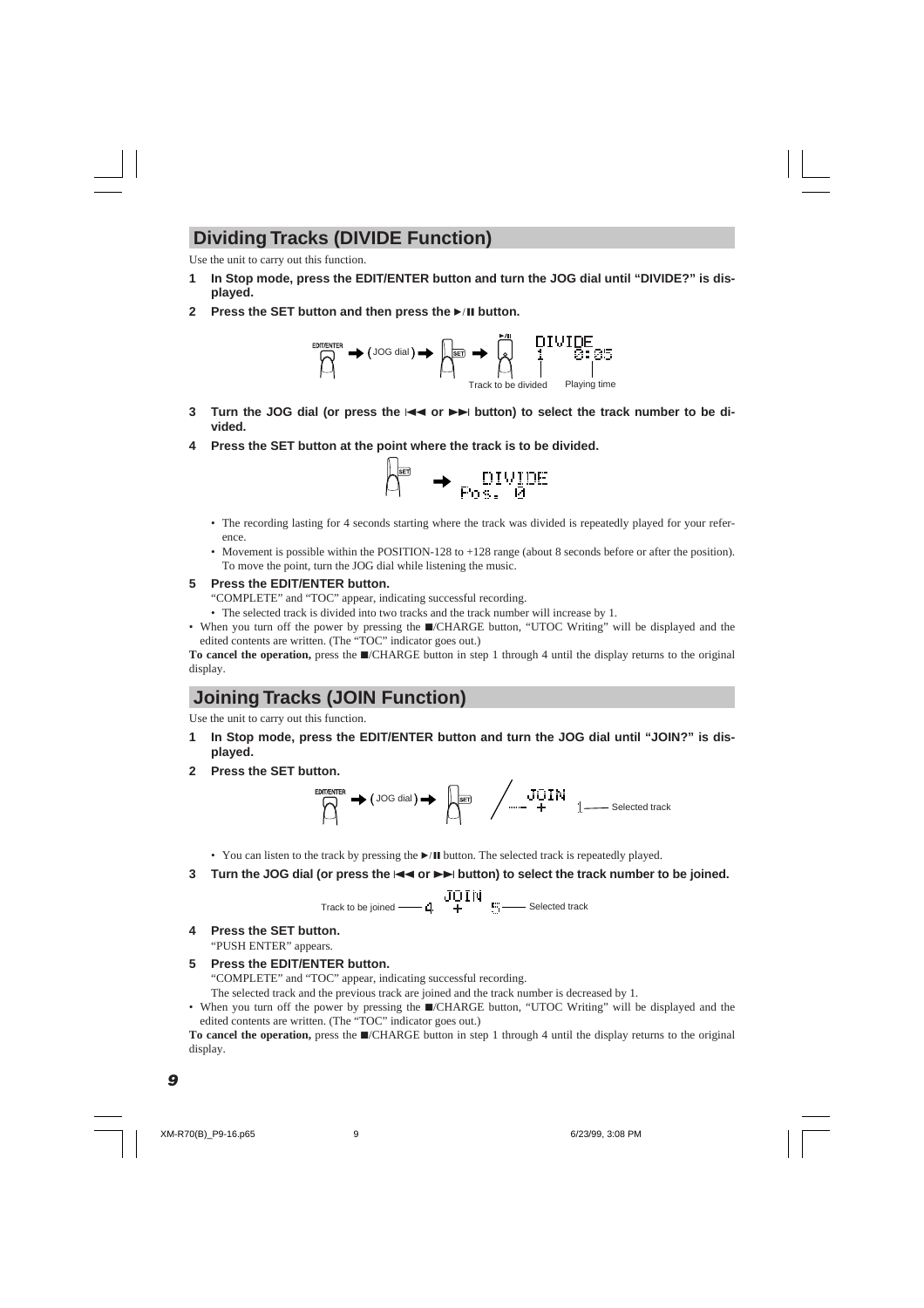# **Moving Tracks (MOVE Function)**

Use the unit to carry out this function.

- **1 In Stop mode, press the EDIT/ENTER button and turn the JOG dial until "MOVE?" is displayed.**
- **2 Press the SET button.**



- You can listen to the track by pressing the  $\blacktriangleright$ /II button. The track to be moved is repeatedly played.
- **3** Turn the JOG dial (or press the  $\blacktriangleleft$  or **►►** button) to select the track number **to be moved.**
- **4 Press the SET button.**



**5** Turn the JOG dial (or press the  $\leftarrow$  or **►►** button) to select the destination to **which the track is to be moved.**



Track to be moved Destination track

- If you are playing back the MD, the destination track is repeatedly played.
- **6 Press the SET button.** "PUSH ENTER" appears.

**7 Press the EDIT/ENTER button.**

"COMPLETE" and "TOC" appear, indicating successful recording.

• When you turn off the power by pressing the  $\blacksquare$ / CHARGE button, "UTOC Writing" will be displayed and the edited contents are written. (The "TOC" indicator goes out.)

To cancel the operation, press the  $\blacksquare$ /CHARGE button in step 1 through 6 until the display returns to the original display.

# **Erasing Tracks (ERASE Function)**

Use the unit to carry out this function.

- In Stop mode, press the EDIT/ENTER **button and turn the JOG dial until "ERASE?" is displayed.**
- **2 Press the SET button.**



- You can listen to the track by pressing the  $\blacktriangleright$ /II button. The track to be erased is repeatedly played.
- **3** Turn the JOG dial (or press the  $\blacktriangleleft$  or ¢ **button) to select the track number to be erased.**

**4 Press the SET button.**

"ERASE OK? PUSH ENTER" appears.

**5 Press the EDIT/ENTER button.** "COMPLETE" appears, indicating successful erasing.

The selected track is erased and the track number is decreased by 1.

• When you turn off the power by pressing the  $\blacksquare$ / CHARGE button, "UTOC Writing" will be displayed and the edited contents are written.

To cancel the operation, press the  $\Box$ /CHARGE button in step 1 through 4 until the display returns to the original display.

# **Erasing All the Tracks (ALL ERASE Function)**

Use the unit to carry out this function.

- **1 In Stop mode, press the EDIT/ENTER button and turn the JOG dial until "ALL ERASE?" is displayed.**
- **2 Press the SET button.** "ERASE OK? PUSH ENTER" appears.

# **3 Press the EDIT/ENTER button.**

"COMPLETE" appears, indicating successful erasing.

All the tracks in the MD are erased and "BLANK DISC" is displayed.

• When you turn off the power by pressing the  $\blacksquare$ /CHARGE button, "UTOC Writing" will be displayed and the edited contents are written.

**To cancel the operation,** press the ■/CHARGE button in step 1 or 2.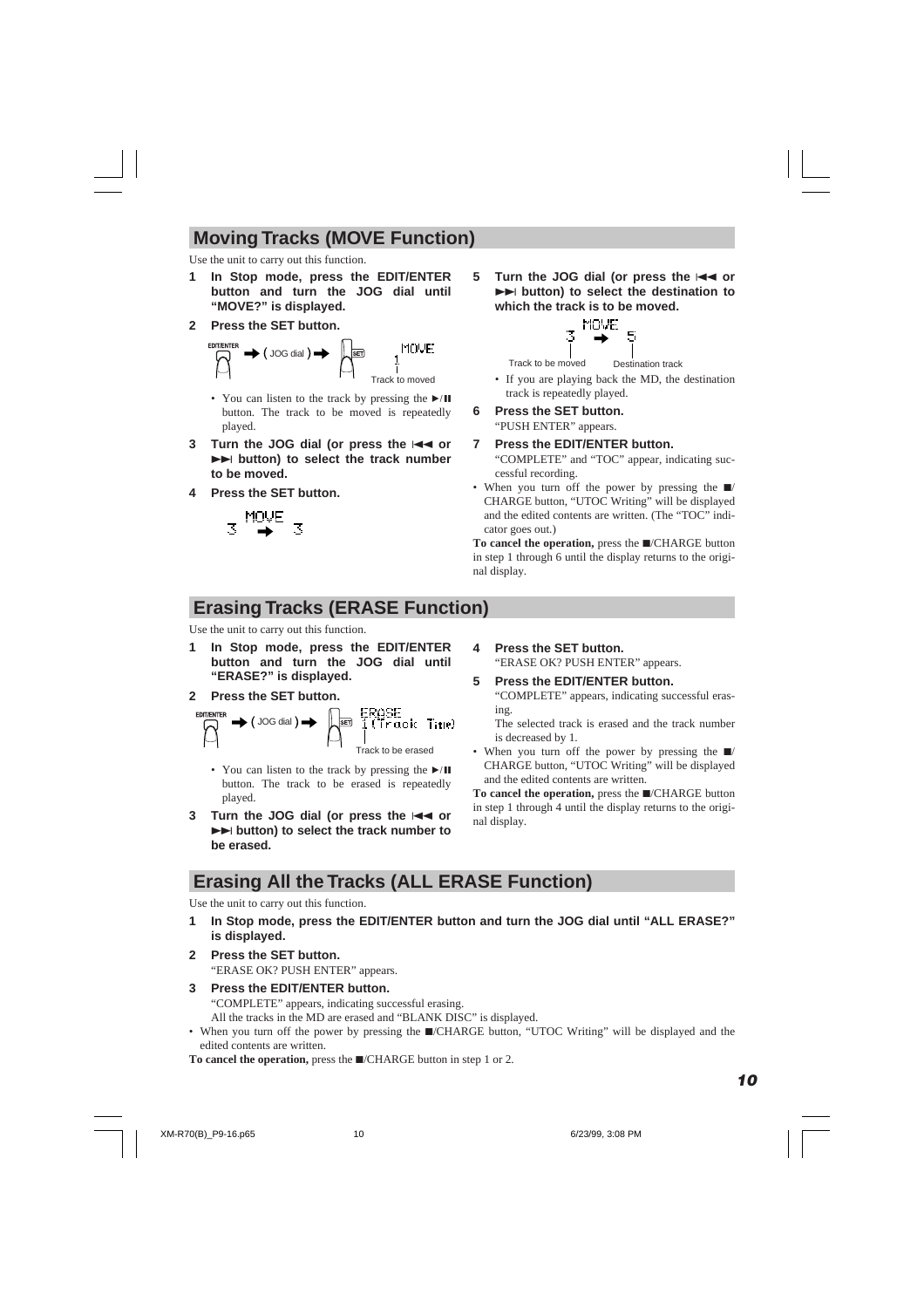# **Giving Titles to MD (TITLE Function)**

Use the unit to carry out this function.

- You can give a disc title to the MD and a track title to the tracks in the MD. Any title name can be give up to 64 characters using the provided character sets.
- **1 In Stop mode, press the EDIT/ENTER button.**

"TITLE?" is displayed.

**2 Press the SET button.**

**TITLE** Track to be entitled

- You can listen to the track by pressing the  $\blacktriangleright$ /II button. The track to be entitled is repeatedly played.
- **3** Turn the JOG dial (or press the  $\blacktriangleleft$  or **►►** button) to select the track number **to be entitled.**

To select the disc title, turn the JOG dial reverse

### **[Title editing buttons on the unit]**

(or press the  $\blacktriangleleft$  button) until the following disc mark is shown on the display. **TITLE** 

Disc mark

**4 Press the SET button.**



Characters to be input

**5 Input a preferred title (up to 64 characters).**

Use the following title editing buttons to input a title.

| <b>Button</b>            | <b>Function</b>                                                                                                                                                                                                                  |  |  |
|--------------------------|----------------------------------------------------------------------------------------------------------------------------------------------------------------------------------------------------------------------------------|--|--|
| <b>DISPLAY</b><br>CHARA. | Changes the type of characters to be input as follows.<br>Upper-case letters (ABC) $\rightarrow$ Lower-case letters (abc) $\rightarrow$ Symbols (space, !") $\rightarrow$ Numbers (012) $\rightarrow$<br>(back to the beginning) |  |  |
| <b>SET</b>               | Adds the character being selected to the title name area.                                                                                                                                                                        |  |  |
| <b>JOG</b><br>(forward)  | Moves the cursor for the character to be input to the right. When continue turning, the characters scroll to<br>the left.                                                                                                        |  |  |
| <b>JOG</b><br>(reverse)  | Moves the cursor for the character to be input to the left. When continue turning, the characters scroll to<br>the right.                                                                                                        |  |  |
| EE                       | Moves the cursor for the title name to the right.                                                                                                                                                                                |  |  |
| ю                        | Moves the cursor for the title name to the left.                                                                                                                                                                                 |  |  |

Example: When input the title "M1"

- 1) Select "M" (put the cursor to the letter M using the JOG dial).
- 2) Press the SET button. The letter M is now displayed in the title name area.
- 3) Press the DISPLAY / CHARA. button until the numbers are displayed.
- 4) Select "1" and press the SET button. The title name "M1" will be displayed.
- If the wrong character has been input, clear it by pressing the  $\Box$  CHARGE button.
- To clear a particular character which has been input, use the  $\blacktriangleright$  or  $\blacktriangleright$  or  $\blacktriangleright$  button to align the cursor with the character, and press the  $\blacksquare$  /CHARGE button. Then, select the correct character and press the SET button.

### **6. Press the EDIT/ENTER button.**

"COMPLETE" and "TOC" appear, indicating successful recording.

• When you turn off the power by pressing the **I**/CHARGE button, "UTOC Writing" will be displayed and the edited contents are written. (The "TOC" indicator goes out.)

**To cancel the operation,** press the  $\blacksquare$ /CHARGE button in step 1 through 3 or depress it in step 4 or 5, until the display returns to the original display.

#### **[Character sets table]**

Upper-case letters Lower-case letters

| A | B | С | D | E |
|---|---|---|---|---|
| F | G | Η |   | J |
| K | L | M | N | O |
| P | Q | R | S | т |
| U | V | W | Χ |   |
| Z |   |   |   |   |

| a | b | С | d | e |
|---|---|---|---|---|
| f | g | h |   |   |
| k |   | m | n | o |
| р | q | r | s | t |
| ū | v | W | X | ٧ |
| Z |   |   |   |   |

| (space) |   | ,, | $\#$ | \$ |
|---------|---|----|------|----|
| %       | & |    |      |    |
| $\ast$  |   |    |      |    |
|         |   |    | <    | Ξ  |
| >       | ? | @  |      |    |

Symbols

| Numbers |  |  |  |  |
|---------|--|--|--|--|
|         |  |  |  |  |
|         |  |  |  |  |

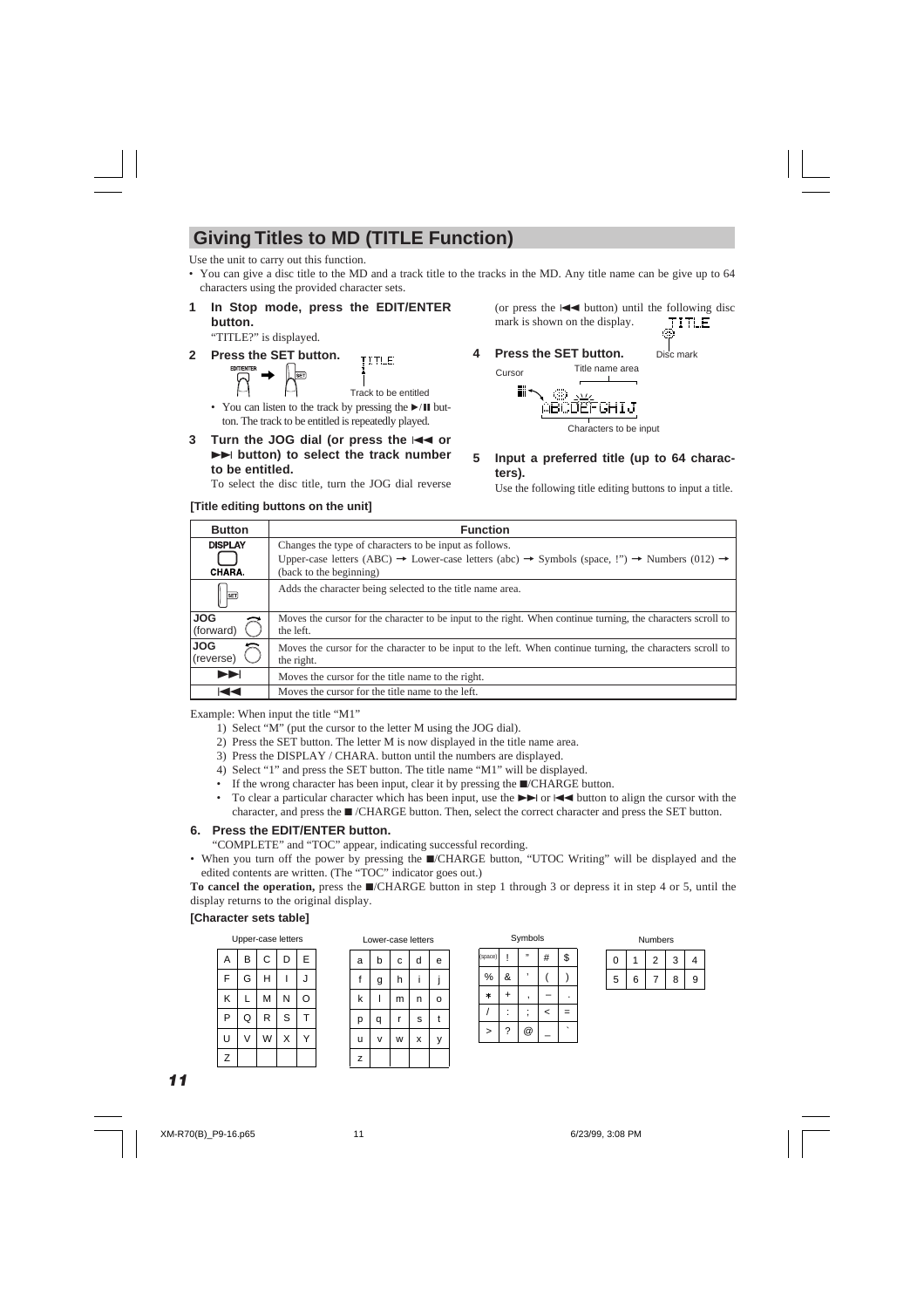# **Using the Unit with Optional Accessories**

# **Listening to MDs with an audio system**

You can listen to MDs through your audio system.

- Connect a stereo connection cable (not supplied) as shown on the right after turning off the amplifier.
- Adjust the volume level of the unit to an appropriate level.
- Adjust the volume level on the amplifier.
- Use the unit's buttons for operation. (The remote control will issue a pip tone.)

# **Listening to MDs with a car audio system**

You can listen to MDs through your car audio system. The following options are available for your car audio system.

- Car adaptor (CA-R553)
- Car audio cassette adaptor

#### **CAUTION:**

Before connecting the car adaptor, remove the rechargeable battery from the unit. Also remove the battery case.

- Connect the car adaptor to the DC input jack as shown on the right.
- Connect the car audio cassette adaptor between the remote control and the cassette slot of your car audio system.
- Adjust the volume level of the unit to an appropriate level.



(3.5 mm dia. stereo plug)

### **Notes**

- Since the insertion direction of the car audio cassette adaptor is limited, be sure whether it can be inserted into the cassette slot of your car audio system.
- Depending on the vehicle used, noise may occur. In this case, it is recommended to connect a noise filter available on the market between the remote control and car audio cassette adaptor.
- If your car audio system is equipped with a LINE IN or AUX IN jack, you can connect the output of the remote control to the jack using a stereo mini plug signal cord (not supplied). In this case, you do not need the optional car audio cassette adaptor.

# **Cautions**

# **Batteries**

• Before replacing batteries, always turn off the unit.

#### **Rechargeable lithium–ion battery (BN-R3610):**

- Use only the rechargeable battery (BN-R3610) supplied with the unit.
- If the power delivered by the battery lasts for a very short time after recharging, it means that the battery's service life is over. Do not use it any more.
- Recharging already charged battery will shorten its service life.
- When recharging battery for the first time or when it has not been used for a long period of time, the play time may be shorter than usual. In a case like this, repeatedly recharge and discharge the battery. This will restore it to its regular state.
- Do not allow any metal objects to touch the terminals of rechargeable battery since this may cause short-circuiting which is dangerous.
- Recharging shall be made at the temperature from 0°C to 40°C.

#### **Dry cell battery and rechargeable battery:**

To prevent damage to the batteries and electrolyte leakage, heed the following points.

- Align the  $\bigoplus$  and  $\bigominus$  polarities properly when inserting the batteries.
- Remove the batteries if you do not plan to use the unit for a long period of time.
- Do not throw batteries into a fire, and do not short-circuit, disassemble or subject them to excessive heat.
- Do not attempt to recharge dry cell batteries.

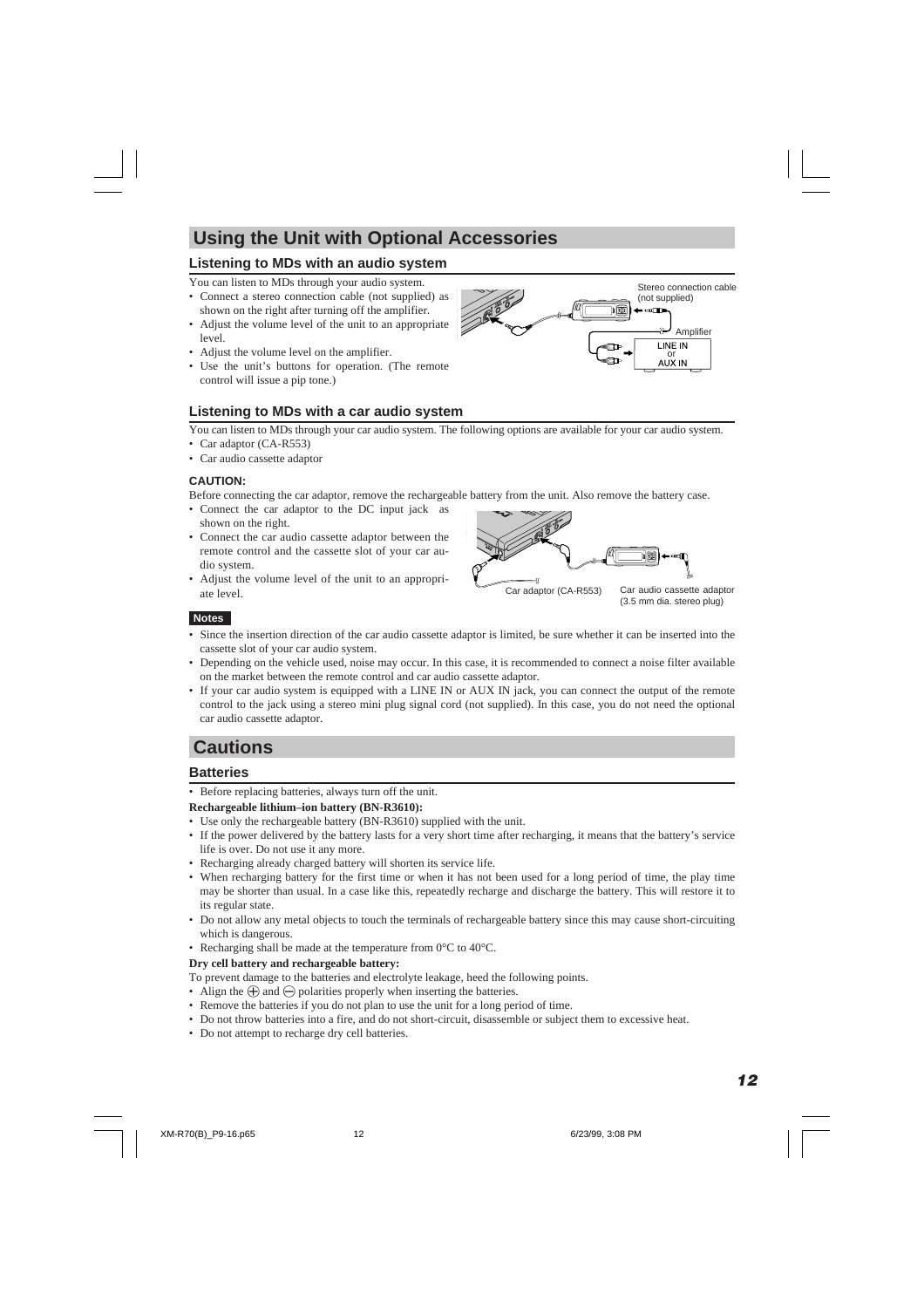#### **Carrying batteries:**

When putting dry cell or rechargeable battery in a pocket or bag, ensure that no other metal objects such as a necklace are placed together with them. Contact with metal may cause short-circuiting which, in turn, may cause a fire.

#### **Notice about the rechargeable battery. The battery is designated recyclable. Please follow your local recycling regulations.**

### **AC adaptor**

- Handle the AC adaptor carefully. Improper handling is dangerous.
	- Do not touch it with wet hands.
	- Do not place heavy objects on top of it.
	- Do not forcibly bend it.
- Be sure to connect only the AC adaptor provided with the unit.
- Disconnect the AC adaptor from the power outlet if the unit is not going to be used for a long time.

#### **Unit**

#### **No altering or remodelling**

#### This can cause malfunctioning.

#### **No dropping or strong impacts**

This may damage the unit.

#### **Locations to be avoided**

Avoid using the unit in the following locations since they can cause malfunctioning.

- 1. Bathrooms and other moisture-prone places.
- 2. Warehouses and other dusty places.
- 3. Very hot places near heating appliances, etc.

#### **Do not leave the unit exposed to direct sunlight for long periods of time**

This may deform or discolor the cabinet and may also cause malfunctioning.

### **Precautions for Listening with the headphones**

- Do not play your headset at a high volume. Hearing experts advise against continuous extended play.
- If you experience a ringing in your ears, reduce volume or discontinue use.
- Do not use while operating a motorized vehicle. It may create traffic hazard and is illegal in many areas.
- You should use extreme caution or temporarily discontinue use in potentially hazardous situations.
- Even if your headphones is an open-air type designed to let you hear outside sounds, don't turn up the volume so high that you can't hear what's around you.

### **When driving a car**

In the interest of traffic safety, do not operate the unit while driving.

# **Information on MDs (Minidiscs)**

This is a new digital audio disc format: it has a diameter of 64 mm and enables up to 80 minutes of playback and recording.

### **The cartridge**

The diameter of the disc itself is 64 mm, smaller than a CD single. The disc sits inside a  $68 \times 72$  mm cartridge, which also being pocket size, makes minidiscs extremely handy for carrying and storage. Since the disc is protected by the cartridge, dust and dirt cannot easily get into it. And thanks to a shutter which is closed at all times except during use, there is no need to worry about scratches or finger marks, making the handling of minidiscs very simple.

### **Two types of minidisc**

There are two types of minidisc, "recordable MDs" and "playback-only MDs." The playback method for each is the same: a laser irradiates the disc and the signal is read from the beam which comes back. However, the recording method for each type is different.

# **Playback-only MD**

This is the type used for commercially-available pre-recorded MDs, on which recording cannot be done. Like a CD, data is recorded based on the presence or absence of small indentations called pits. A disc recorded with this format is called an "optical disc."

#### **Recordable MDs**

These are the so-called "blank" MDs you can use to make your own recordings. Data is recorded by magnetism, which is easily processed, so that recording can be done again and again. By using a laser to heat the disc, the magnetism is erased and the magnetic head records the new data. Discs with this type of recording method are called magneto-optical (MO) discs.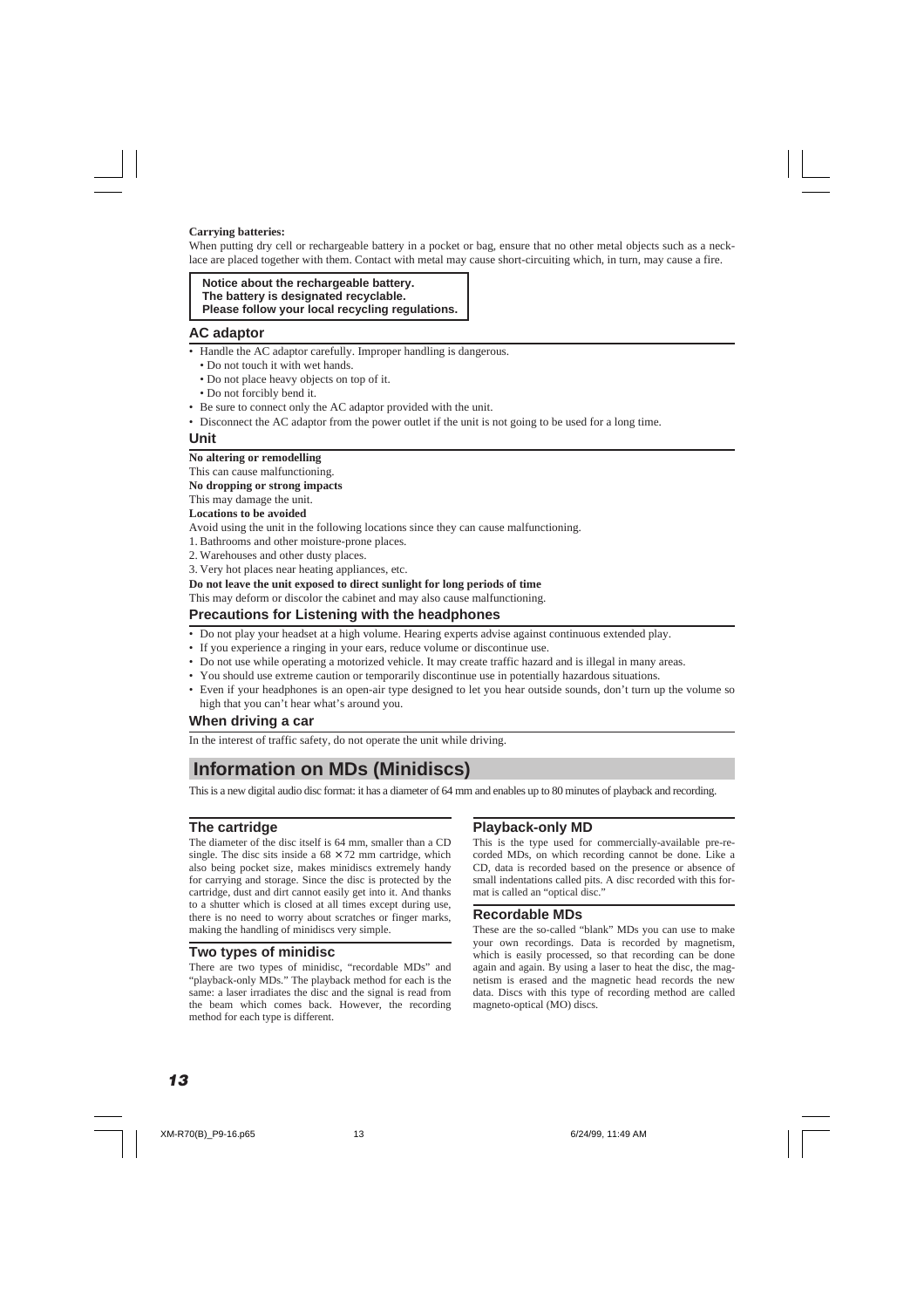# **ATRAC (Adaptive Transform Acoustic Coding)**

Within recordings, there are sounds which cannot be readily heard. For example, as the volume decreases, high-pitched sounds and low-pitched sounds become difficult to hear. Also, if a quiet sound comes at the same time as or just after a loud sound, it will not be heard. With minidiscs, data is compressed using a technology called ATRAC (Adaptive Transform Acoustic Coding) which selectively chooses sounds based on human sense of hearing characteristics. With this technology, the recorded data is about one-fifth the volume of the original data, allowing it to fit on a compact minidisc.



Sound range and sensitivity of our ears

# **MD (Minidisc) Messages**

### **Sound skip guard memory**

With the minidisc, the data of the track being played can be temporarily stored up using a function called "sound skip guard memory". Even when data cannot be collected properly from the disc due to shaking or vibrations, information is stored in the "sound skip guard memory", so that there is no break in the sound which is actually delivered.

# **UTOC (User Table Of Contents)**

In a minidisc, apart from the recorded tracks, there is the "UTOC". In this area, information such as the position where each track is recorded, the track divisions, and track order are listed. When music search is done, the UTOC is consulted, and the tracks are quickly found and played back. When editing is done, only the UTOC is changed, so

| <b>Message</b>                         | <b>Meaning/Action</b>                                                                                                            |  |  |
|----------------------------------------|----------------------------------------------------------------------------------------------------------------------------------|--|--|
| <b>BLANK DISC</b>                      | A disc has been inserted with nothing recorded on it.                                                                            |  |  |
| <b>CANNOT JOIN</b>                     | You have tried to join tracks which cannot be joined.                                                                            |  |  |
| <b>DISC ERROR</b>                      | There is a problem (damage) with the disc.<br>(Replace the disc.)                                                                |  |  |
| <b>DISC FULL</b>                       | There is not enough space left on the disc.<br>There are over 254 tracks                                                         |  |  |
| <b>DISC</b><br><b>PROTECTED</b>        | The disc is in accidental erasure protection mode.<br>(Slide the accidental erasure protection tab so that the hole is covered.) |  |  |
| <b>EMERGENCY STOP</b>                  | A malfunction occurred during recording.<br>(Stop the disc by pressing the ■ button and redo the operation.)                     |  |  |
| <b>NO DISC</b>                         | There is no disc in the unit                                                                                                     |  |  |
| <b>NON AUDIO</b><br><b>CANNOT COPY</b> | You have tried to digitally dub a CD-ROM.<br>(Stop recording.)                                                                   |  |  |
| <b>PLAYBACK DISC</b>                   | You have tried to record or edit on a playback-only disc.                                                                        |  |  |
| <b>TRACK</b><br><b>PROTECTED</b>       | The track is protected. (This unit cannot undo track protection. Undo the pro-<br>tection using the appliance that created it.)  |  |  |
| <b>SCMS</b><br><b>CANNOT COPY</b>      | You have tried to make a copy of a copy by digital dubbing.<br>(Dub using analog input (LINE IN).)                               |  |  |
| <b>DIGITAL IN</b><br><b>UNLOCK</b>     | The digital cable is disconnected.                                                                                               |  |  |
| <b>BATT ERROR</b>                      | The life of battery has ended.                                                                                                   |  |  |
| <b>HIGH TEMP</b><br><b>LOW TEMP</b>    | The temperature of rechargeable battery is out of acceptable range.                                                              |  |  |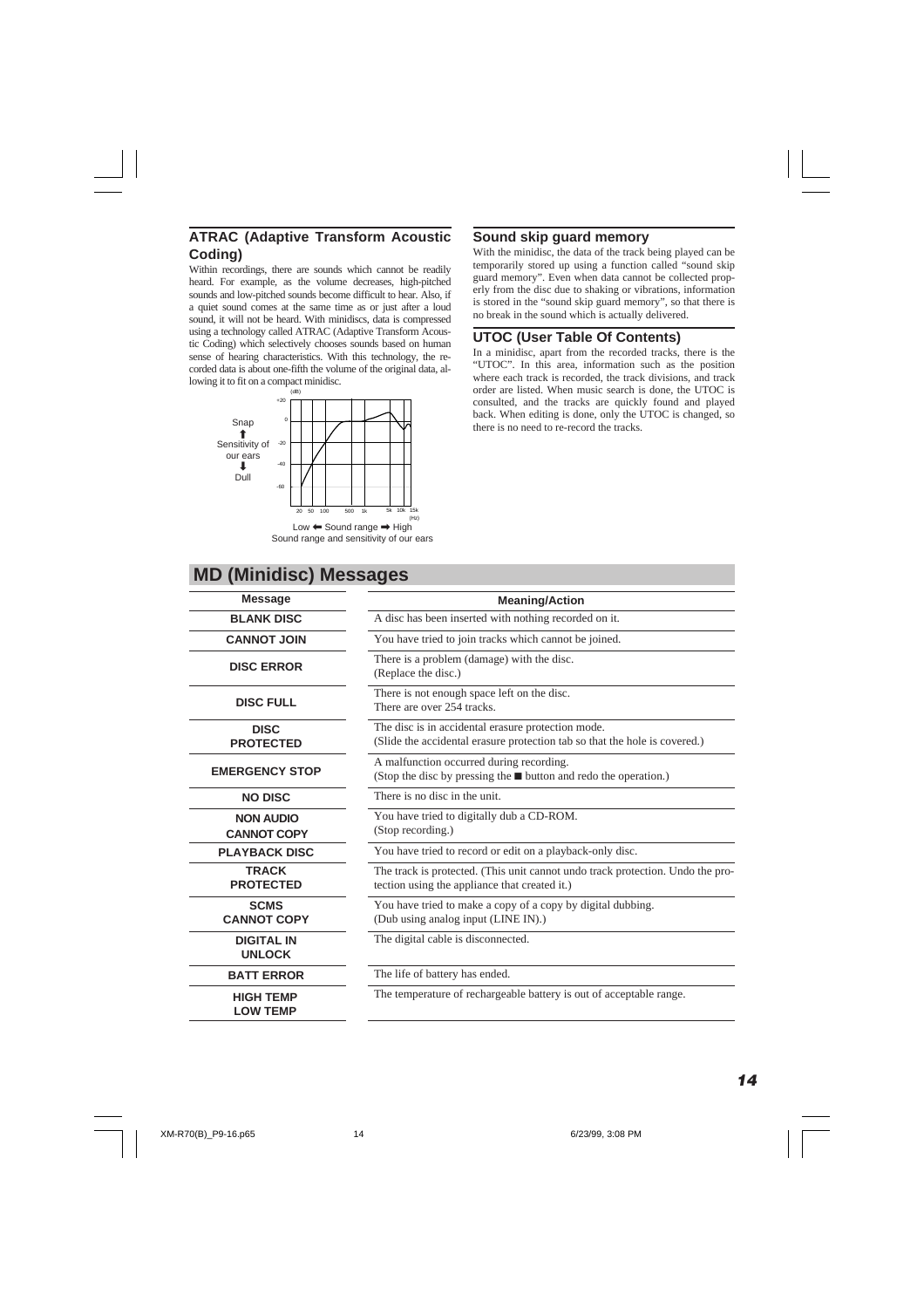# **Minidisc Limitations**

The minidisc records information in an original format that differs from that of conventional cassette tapes or DATs. Since there are some limitations with this recording format, the following types of conditions may arise. These conditions are not malfunctions.

| Condition                                              | Cause                                                                 |  |
|--------------------------------------------------------|-----------------------------------------------------------------------|--|
| "DISC FULL" is displayed, even though the pos-         | With the minidisc, there is a maximum number of tracks which          |  |
| sible recording time is not used up.                   | can be recorded, regardless of time. More than 254 tracks cannot      |  |
|                                                        | be recorded on a disc.                                                |  |
| "DISC FULL" is displayed, even though the num-         | When parts of the disc are erased and re-recorded, blank spots are    |  |
| ber of tracks and recording time are not at the limit. | created on the disc. When recording to such a disc, one track of      |  |
| The JOIN function sometimes does not work.             | data is divided and recorded in the blank areas. During recording,    |  |
| The remaining usable time on the disc does not in-     | when these divided parts become numerous, the "DISC FULL"             |  |
| crease even when tracks are erased.                    | message may be displayed. When a part of 8 seconds or less is         |  |
| The sound skip during fast forward or fast rewind.     | created by division, that track cannot be joined by the JOIN func-    |  |
|                                                        | tion, and even if it is erased, the remaining usable time on the disc |  |
|                                                        | does not increase. Tracks divided into small pieces may skip when     |  |
|                                                        | fast forward or fast rewind is done.                                  |  |
| The amount of recorded time on the disc added to       | Minidiscs must have at least 2 seconds of continuous space in or-     |  |
| the amount of remaining time falls shout of the        | der to record. For this reason, the actual recording time of discs    |  |
| disc's total possible recording time.                  | with a lot of short blank areas becomes shorter.                      |  |

# **Rules of Digital Dubbing**

The following rules regarding copyright exist for dubbing to MDs from CDs or DATs through digital terminals.

# **SCMS (Serial Copy Management System)**

Minidiscs can record clear sound with low loss of quality from CDs or DATs through each component's digital input/output terminal. However, minidiscs are set up so that a disc recorded in this way cannot be recorded onto another minidisc through digital input/output terminals. In other words, you can not make a copy of a copy. This rule is called SCMS (Serial Copy Management System).

The recorder is designed in compliance with this rule. If you try to make a copy of a copy the error message "SCMS CANNOT COPY" is displayed, and dubbing can not be done.



It should be noted that it may be unlawful to re-record pre-recorded tapes, records, or discs without the consent of the owner of copyright in the sound or video recording, broadcast or cable programme and in any literary, dramatic, musical, or artistic work embodied therein.

# **Maintenance**

#### **Unit:**

Wipe the unit and remote control with a soft cloth. Remove stubborn dirt using a cloth which has been dipped in water or soapy water and wrung out, and then wipe dry.

- If you intend to use a chemically treated cleaning cloth, read its directions first.
- Do not use alcohol or paint thinners.

#### **MDs:**

If the MD cartridge is dirty, wipe it with a damp cloth and then wipe dry.

When storing MDs, avoid locations which are

- Exposed to direct sunlight.
- Susceptible to high levels of humidity or dust.
- Directly exposed to heat from a heating appliance.
- On top of a car dashboard or near the rear window.

#### Handling the MDs

• Do not open the shutter. The shutter is usually locked to prevent opening. Do not force to open it or the disc may be destroyed.

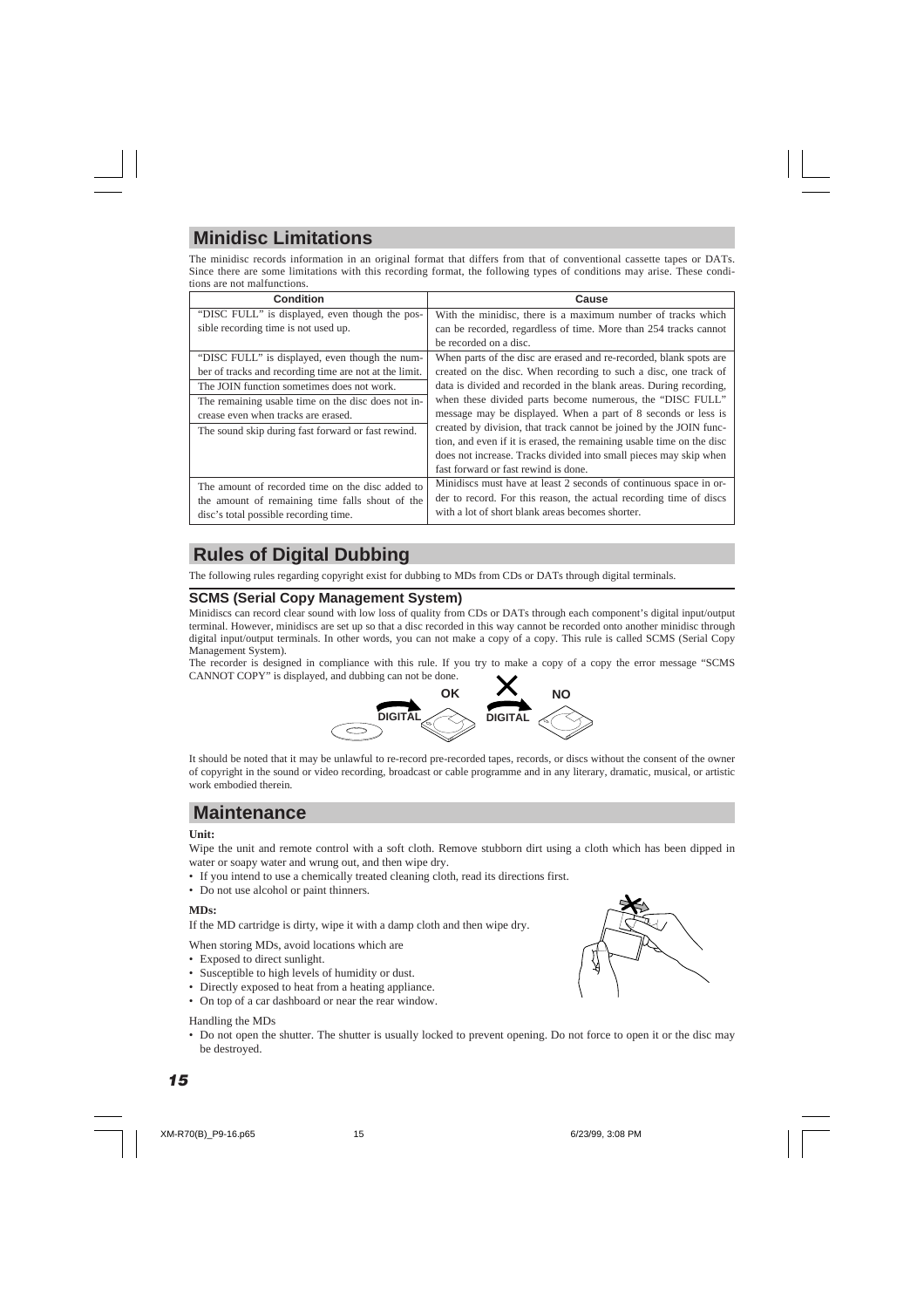# **Troubleshooting Guide**

Before requesting service for this unit, check the chart below for a possible cause of the problem you are experiencing. Some simple checks or a minor adjustment on your part may eliminate the problem and restore proper operation. If you are in doubt about some of the check points, or if the remedies indicated in the chart do not solve the problem, refer to the directory of Authorized Service Centers (enclosed with this unit) to locate a convenient service center, or consult your dealer for instructions.

| Problem                            | <b>Check this</b>                                                                |  |
|------------------------------------|----------------------------------------------------------------------------------|--|
| Cannot operate.                    | Is the MD loaded? If not loaded, "NO DISC" will appear.                          |  |
| Cannot play the MD.                | • Is the HOLD switch released?                                                   |  |
|                                    | • Is the battery low?                                                            |  |
|                                    | • Is the MD faulty? (Play other MD.)                                             |  |
|                                    | • Is there moisture condensation on the lens?                                    |  |
|                                    | (Wait for about an hour and then try again.)                                     |  |
| Tracks on MD do not play in order. | Is the Repeat Play or Random Play selected?                                      |  |
| Recording cannot be made on MD.    | Is the accidental erasure prevention knob of the MD set to the open position?    |  |
|                                    | (Set it to the close position.)                                                  |  |
| Cannot hear music—too noisy.       | • Is the headphones plug inserted all the way?                                   |  |
|                                    | • Is the plug dirty? (Wipe away dirt on the plug.)                               |  |
|                                    | • Is music recorded on the MD? If not, "BLANK DISC" will appear.                 |  |
| TV picture is distorted.           | Is the unit too near a TV or tuner? (If the TV or tuner is connected to a simple |  |
|                                    | indoor antenna, connect it to an outdoor antenna.)                               |  |
| Power is not turned on.            | Was the power source removed from the unit with the HOLD switches activated?     |  |
|                                    | (Release both HOLD switches and try to operate again.)                           |  |

# **Specifications**

### **Portable minidisc recorder**

| Type                                    | : Minidisc digital audio system                              |
|-----------------------------------------|--------------------------------------------------------------|
| Sampling frequency: 44.1 kHz            |                                                              |
| Compression /<br>expansion method       | : ATRAC method                                               |
|                                         | Number of channels: : 2 channels (stereo) / 1 channel (mono) |
| Frequency response : 20 Hz to 20,000 Hz |                                                              |
| Wow & flutter                           | : Unmeasurable                                               |
| Input                                   | : LINE IN: 100 mV / 47 kohms,                                |
|                                         | OPTICAL: -23 to -14 dBm.                                     |
|                                         | (*Same jack is used for LINE IN                              |
|                                         | and OPTICAL)                                                 |
|                                         | MIC: $1.3$ mV $/$ 200 ohms to 2                              |
|                                         | kohms                                                        |
| Output                                  | : Headphones (3.5 mm dia. stereo $\times$ 1)                 |
|                                         | 5 mW / ch at 10% THD / 16 ohms                               |
|                                         | to 47 kohms                                                  |

| 4.5 V (R6 size battery $\times$ 3), DC IN 6 V |
|-----------------------------------------------|
|                                               |
|                                               |
|                                               |
|                                               |
|                                               |
|                                               |
|                                               |

*Design and specifications are subject to change without notice. US and foreign patents licensed from Dolby Laboratories Licensing Corporation.*

Duration of battery :

|                                            | When Playing back | When recording |
|--------------------------------------------|-------------------|----------------|
| Rechargeable battery<br>(BN-R3610)         | 10 hours          | 5 hours        |
| Alkaline batteries<br>(LR6-Panasonic)      | 25 hours          | 12 hours       |
| Rechargeable battery<br>Alkaline batteries | 38 hours          | 18 hours       |

\* Above duration may differ depending on the ambient temperature and conditions.

\* A rechargeable battery (BN-R3610) is charged for 2 hours.